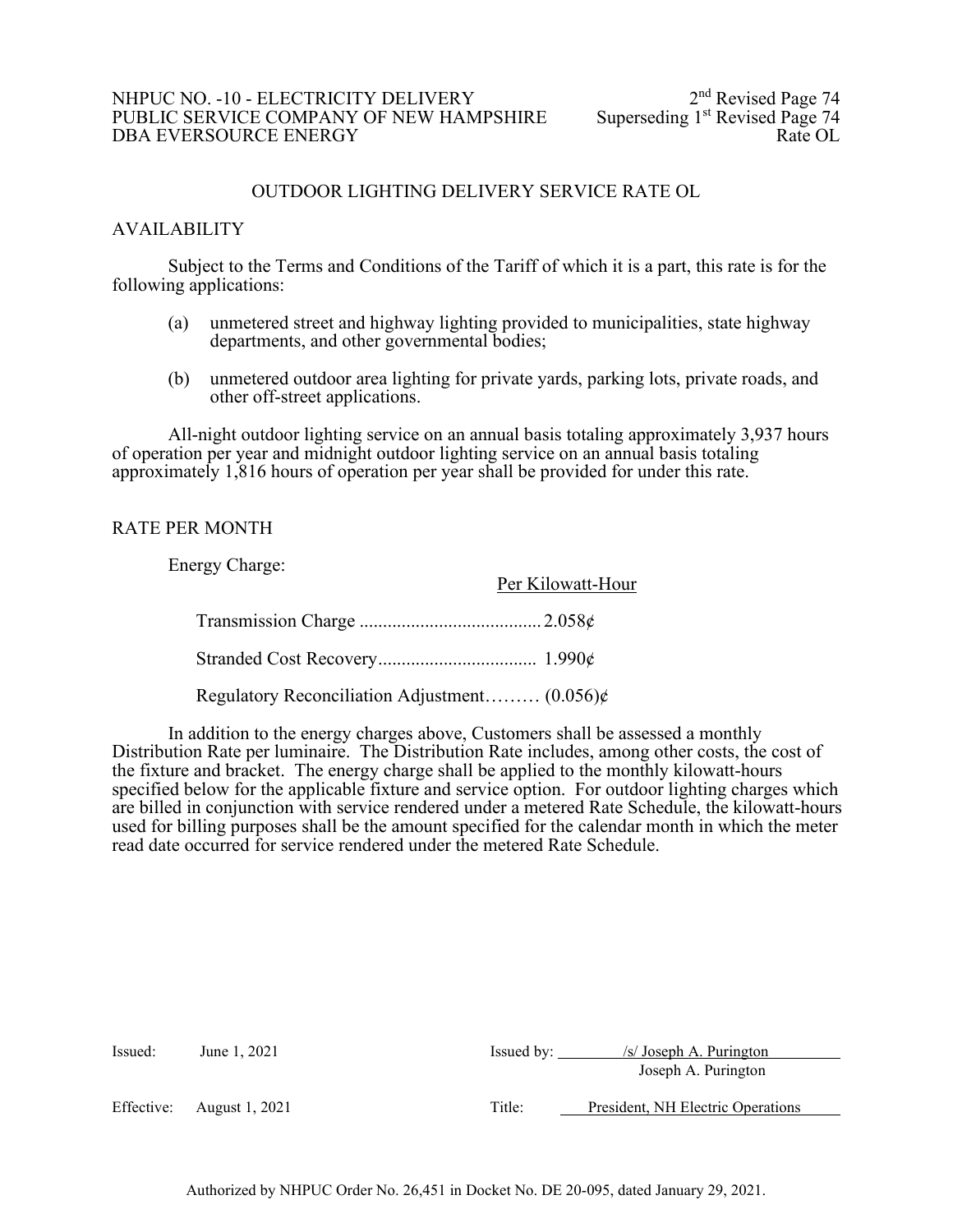## NHPUC NO. -10 - ELECTRICITY DELIVERY PUBLIC SERVICE COMPANY OF NEW HAMPSHIRE DBA EVERSOURCE ENERGY

## All-Night Service Option:

The monthly kilowatt-hours and distribution rates for each luminaire served under the all-night service option are shown below.

For New and Existing Installations:

| <b>Lamp Nominal</b><br>Light<br>Output | Power<br>Rating |            |            |     |         |                |     |       | Monthly KWH per Luminaire |         |       |     |     | Monthly<br>Distribution |
|----------------------------------------|-----------------|------------|------------|-----|---------|----------------|-----|-------|---------------------------|---------|-------|-----|-----|-------------------------|
| Lumens                                 | Watts           | <u>Jan</u> | <u>Feb</u> |     | Mar Apr | <u>May Jun</u> |     | $Jul$ |                           | Aug Sep | $Oct$ | Nov | Dec | Rate                    |
| High Pressure Sodium:                  |                 |            |            |     |         |                |     |       |                           |         |       |     |     |                         |
| 4,000                                  | 50              | 24         | 20         | 20  | 17      | 15             | 13  | 14    | 16                        | 18      | 22    | 23  | 25  | \$15.56                 |
| 5,800                                  | 70              | 36         | 30         | 30  | 25      | 22             | 20  | 21    | 24                        | 27      | 32    | 35  | 37  | 15.56                   |
| 9,500                                  | 100             | 53         | 44         | 43  | 36      | 33             | 29  | 31    | 36                        | 40      | 47    | 51  | 55  | 20.69                   |
| 16,000                                 | 150             | 80         | 66         | 65  | 54      | 49             | 43  | 47    | 53                        | 60      | 70    | 75  | 82  | 29.26                   |
| 30,000                                 | 250             | 128        | 107        | 104 | 87      | 78             | 70  | 76    | 86                        | 96      | 114   | 122 | 132 | 29.98                   |
| 50,000                                 | 400             | 196        | 163        | 159 | 133     | 120            | 107 | 116   | 132                       | 147     | 173   | 186 | 202 | 30.32                   |
| 130,000                                | 1,000           | 462        | 384        | 375 | 314     | 282            | 252 | 272   | 310                       | 347     | 408   | 438 | 475 | 48.66                   |
|                                        |                 |            |            |     |         |                |     |       |                           |         |       |     |     |                         |
| Metal Halide:                          |                 |            |            |     |         |                |     |       |                           |         |       |     |     |                         |
| 5,000                                  | 70              | 37         | 31         | 30  | 25      | 23             | 20  | 22    | 25                        | 28      | 33    | 35  | 38  | \$16.23                 |
| 8,000                                  | 100             | 51         | 42         | 41  | 35      | 31             | 28  | 30    | 34                        | 38      | 45    | 48  | 53  | 22.21                   |
| 13,000                                 | 150             | 80         | 66         | 65  | 54      | 49             | 44  | 47    | 54                        | 60      | 71    | 76  | 82  | 30.48                   |
| 13,500                                 | 175             | 87         | 72         | 71  | 59      | 53             | 47  | 51    | 58                        | 65      | 77    | 82  | 89  | 31.12                   |
| 20,000                                 | 250             | 121        | 101        | 98  | 82      | 74             | 66  | 71    | 81                        | 91      | 107   | 115 | 125 | 31.12                   |
| 36,000                                 | 400             | 190        | 158        | 154 | 129     | 116            | 104 | 112   | 127                       | 142     | 167   | 180 | 195 | 31.41                   |
| 100,000                                | 1,000           | 455        | 378        | 369 | 309     | 278            | 248 | 268   | 306                       | 341     | 402   | 431 | 468 | 47.08                   |
| Light Emitting Diode (LED):            |                 |            |            |     |         |                |     |       |                           |         |       |     |     |                         |
| 2,500                                  | 28              | 12         | 10         | 10  | 8       | 7              | 6   | 7     | 8                         | 9       | 10    | 11  | 12  | \$10.27                 |
| 4,100                                  | 36              | 15         | 13         | 12  | 10      | 9              | 8   | 9     | 10                        | 11      | 13    | 14  | 16  | 10.25                   |
| 4,800                                  | 51              | 21         | 18         | 17  | 15      | 13             | 12  | 13    | 14                        | 16      | 19    | 20  | 22  | 10.41                   |
| 8,500                                  | 92              | 39         | 32         | 31  | 26      | 24             | 21  | 23    | 26                        | 29      | 34    | 37  | 40  | 11.45                   |
| 13,300                                 | 142             | 60         | 50         | 49  | 41      | 36             | 33  | 35    | 40                        | 45      | 53    | 57  | 61  | 12.65                   |
| 24,500                                 | 220             | 93         | 77         | 75  | 63      | 57             | 51  | 55    | 62                        | 70      | 82    | 88  | 95  | 15.86                   |

For Existing Installations Only:

| Lamp Nominal  |        |     |     |                            |    |    |    |    |                           |     |    |                    |     |              |
|---------------|--------|-----|-----|----------------------------|----|----|----|----|---------------------------|-----|----|--------------------|-----|--------------|
| Light         | Power  |     |     |                            |    |    |    |    |                           |     |    |                    |     | Monthly      |
| Output        | Rating |     |     |                            |    |    |    |    | Monthly KWH per Luminaire |     |    |                    |     | Distribution |
| Lumens Watts  |        | Jan | Feb | <u>Mar Apr May Jun Jul</u> |    |    |    |    | <u>Aug Sep</u>            |     |    | <u>Oct</u> Nov Dec |     | Rate         |
| Incandescent: |        |     |     |                            |    |    |    |    |                           |     |    |                    |     |              |
| 600           | 105    | 44  | 37  | 36                         | 30 |    | 24 | 26 | 30                        | 33  | 39 | 42                 | 45  | \$8.96       |
| 1,000         | 105    | 44  | 37  | 36                         | 30 | 27 | 24 | 26 | 30                        | 33  | 39 | 42                 | 45  | 10.00        |
| 2,500         | 205    | 86  | 72  | 70                         | 59 | 53 | 47 | 51 | 58                        | 65  | 76 | 82                 | 89  | 12.84        |
| 6,000         | 448    | 189 |     |                            |    |    |    |    |                           | 142 |    |                    | 194 | 22.05        |

| Issued:    | June 1, 2021   | Issued by: | /s/ Joseph A. Purington           |
|------------|----------------|------------|-----------------------------------|
|            |                |            | Joseph A. Purington               |
| Effective: | August 1, 2021 | Title:     | President, NH Electric Operations |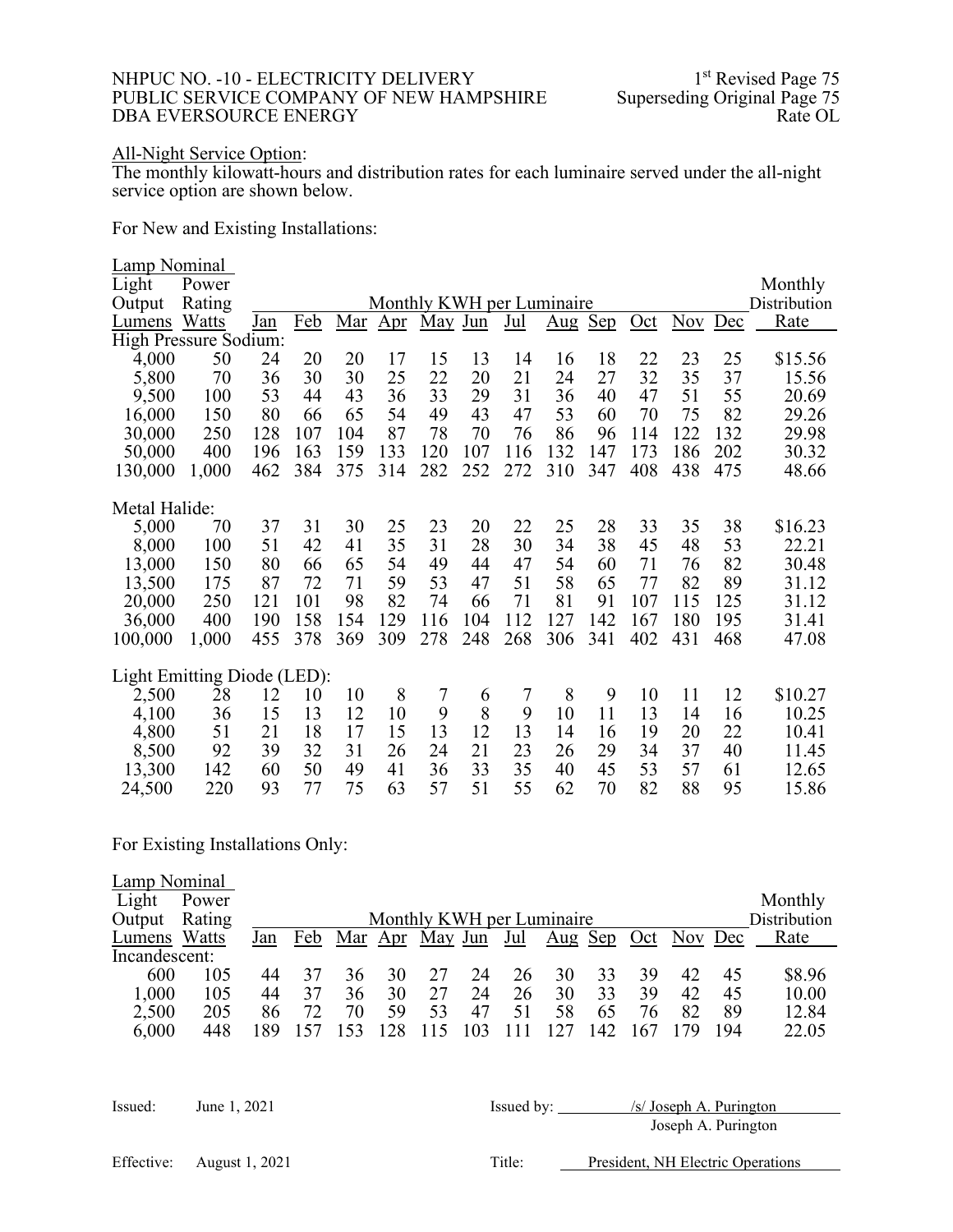## NHPUC NO. -10 - ELECTRICITY DELIVERY 1st Original Page 76<br>PUBLIC SERVICE COMPANY OF NEW HAMPSHIRE Superseding Original Page 76 PUBLIC SERVICE COMPANY OF NEW HAMPSHIRE Superseding Original Page 76<br>DBA EVERSOURCE ENERGY Rate OL DBA EVERSOURCE ENERGY

| Lamp Nominal                                         |        |     |     |     |     |                           |     |     |                                 |     |     |         |     |              |
|------------------------------------------------------|--------|-----|-----|-----|-----|---------------------------|-----|-----|---------------------------------|-----|-----|---------|-----|--------------|
| Light                                                | Power  |     |     |     |     |                           |     |     |                                 |     |     |         |     | Monthly      |
| Output                                               | Rating |     |     |     |     | Monthly KWH per Luminaire |     |     |                                 |     |     |         |     | Distribution |
| Lumens                                               | Watts  | Jan | Feb |     |     | Mar Apr May Jun           |     | Jul | $\frac{\text{Aug}}{\text{Sep}}$ |     | Oct | Nov Dec |     | Rate         |
| Mercury:                                             |        |     |     |     |     |                           |     |     |                                 |     |     |         |     |              |
| 3,500                                                | 100    | 49  | 41  | 40  | 34  | 30                        | 27  | 29  | 33                              | 37  | 44  | 47      | 51  | \$13.72      |
| 7,000                                                | 175    | 86  | 72  | 70  | 59  | 53                        | 47  | 51  | 58                              | 65  | 76  | 82      | 89  | 16.51        |
| 11,000                                               | 250    | 123 | 102 | 100 | 84  | 75                        | 67  | 72  | 83                              | 92  | 109 | 117     | 126 | 20.41        |
| 15,000                                               | 400    | 191 | 159 | 155 | 130 | 116                       | 104 | 112 | 128                             | 143 | 168 | 181     | 196 | 23.35        |
| 20,000                                               | 400    | 191 | 159 | 155 | 130 | 116                       | 104 | 112 | 128                             | 143 | 168 | 181     | 196 | 25.21        |
| 56,000                                               | 1,000  | 455 | 379 | 370 | 309 | 278                       | 249 | 268 | 306                             | 342 | 402 | 432     | 468 | 40.07        |
| Fluorescent:                                         |        |     |     |     |     |                           |     |     |                                 |     |     |         |     |              |
| 20,000                                               | 330    | 139 | 115 | 113 | 94  | 85                        | 76  | 82  | 93                              | 104 | 123 | 132     | 143 | \$34.19      |
| High Pressure Sodium in Existing Mercury Luminaires: |        |     |     |     |     |                           |     |     |                                 |     |     |         |     |              |
| 12,000                                               | 150    | 76  | 63  | 62  | 52  | 46                        | 42  | 45  | 51                              | 57  | 67  | 72      | 78  | 21.40        |
| 34,200                                               | 360    | 174 | 145 | 141 | 118 | 106                       | 95  | 102 |                                 | 130 | 154 | 165     | 179 | 27.39        |

The 15,000 Lumen Mercury fixture is fitted with a 20,000 lumen lamp. The 600 Lumen Incandescent fixture is fitted with a 1,000 lumen lamp.

## Midnight Service Option:

The monthly kilowatt-hours and distribution rates for each luminaire served under the midnight service option are shown below.

| Lamp Nominal          |        |     |     |     |     |         |     |     |                           |            |     |     |     |              |
|-----------------------|--------|-----|-----|-----|-----|---------|-----|-----|---------------------------|------------|-----|-----|-----|--------------|
| Light                 | Power  |     |     |     |     |         |     |     |                           |            |     |     |     | Monthly      |
| Output                | Rating |     |     |     |     |         |     |     | Monthly KWH per Luminaire |            |     |     |     | Distribution |
| Lumens                | Watts  | Jan | Feb | Mar | Apr | May Jun |     | Jul | $\overline{\text{Aug}}$   | <u>Sep</u> | Oct | Nov | Dec | Rate         |
| High Pressure Sodium: |        |     |     |     |     |         |     |     |                           |            |     |     |     |              |
| 4,000                 | 50     | 12  | 10  | 9   | 7   | 6       | 5   | 6   | 7                         | 8          | 10  | 12  | 13  | \$15.56      |
| 5,800                 | 70     | 18  | 15  | 13  | 10  | 9       | 8   | 8   | 10                        | 12         | 15  | 19  | 20  | 15.56        |
| 9,500                 | 100    | 27  | 22  | 19  | 15  | 13      | 12  | 12  | 15                        | 18         | 22  | 27  | 29  | 20.69        |
| 16,000                | 150    | 40  | 33  | 28  | 23  | 20      | 17  | 18  | 22                        | 26         | 32  | 40  | 43  | 29.26        |
| 30,000                | 250    | 65  | 54  | 46  | 37  | 32      | 28  | 30  | 36                        | 42         | 52  | 66  | 69  | 29.98        |
| 50,000                | 400    | 100 | 82  | 70  | 56  | 50      | 43  | 45  | 54                        | 64         | 79  | 100 | 106 | 30.32        |
| 130,000               | 1,000  | 234 | 192 | 165 | 132 | 116     | 100 | 106 | 127                       | 151        | 186 | 235 | 248 | 48.66        |
| Metal Halide:         |        |     |     |     |     |         |     |     |                           |            |     |     |     |              |
| 5,000                 | 70     | 19  | 16  | 13  | 11  | 9       | 8   | 9   | 10                        | 12         | 15  | 19  | 20  | \$16.23      |
| 8,000                 | 100    | 26  | 21  | 18  | 15  | 13      | 11  | 12  | 14                        | 17         | 21  | 26  | 27  | 22.21        |
| 13,000                | 150    | 41  | 33  | 29  | 23  | 20      | 17  | 18  | 22                        | 26         | 32  | 41  | 43  | 30.48        |
| 13,500                | 175    | 44  | 36  | 31  | 25  | 22      | 19  | 20  | 24                        | 28         | 35  | 44  | 47  | 31.12        |
| 20,000                | 250    | 61  | 50  | 43  | 35  | 31      | 26  | 28  | 33                        | 40         | 49  | 62  | 65  | 31.12        |
| 36,000                | 400    | 96  | 79  | 67  | 54  | 48      | 41  | 44  | 52                        | 62         | 76  | 96  | 102 | 31.41        |
| 100,000               | 1,000  | 230 | 189 | 162 | 130 | 114     | 98  | 105 | 125                       | 149        | 184 | 231 | 244 | 47.08        |

Issued: June 1, 2021 Issued by: /s/ Joseph A. Purington Joseph A. Purington Effective: August 1, 2021 Title: President, NH Electric Operations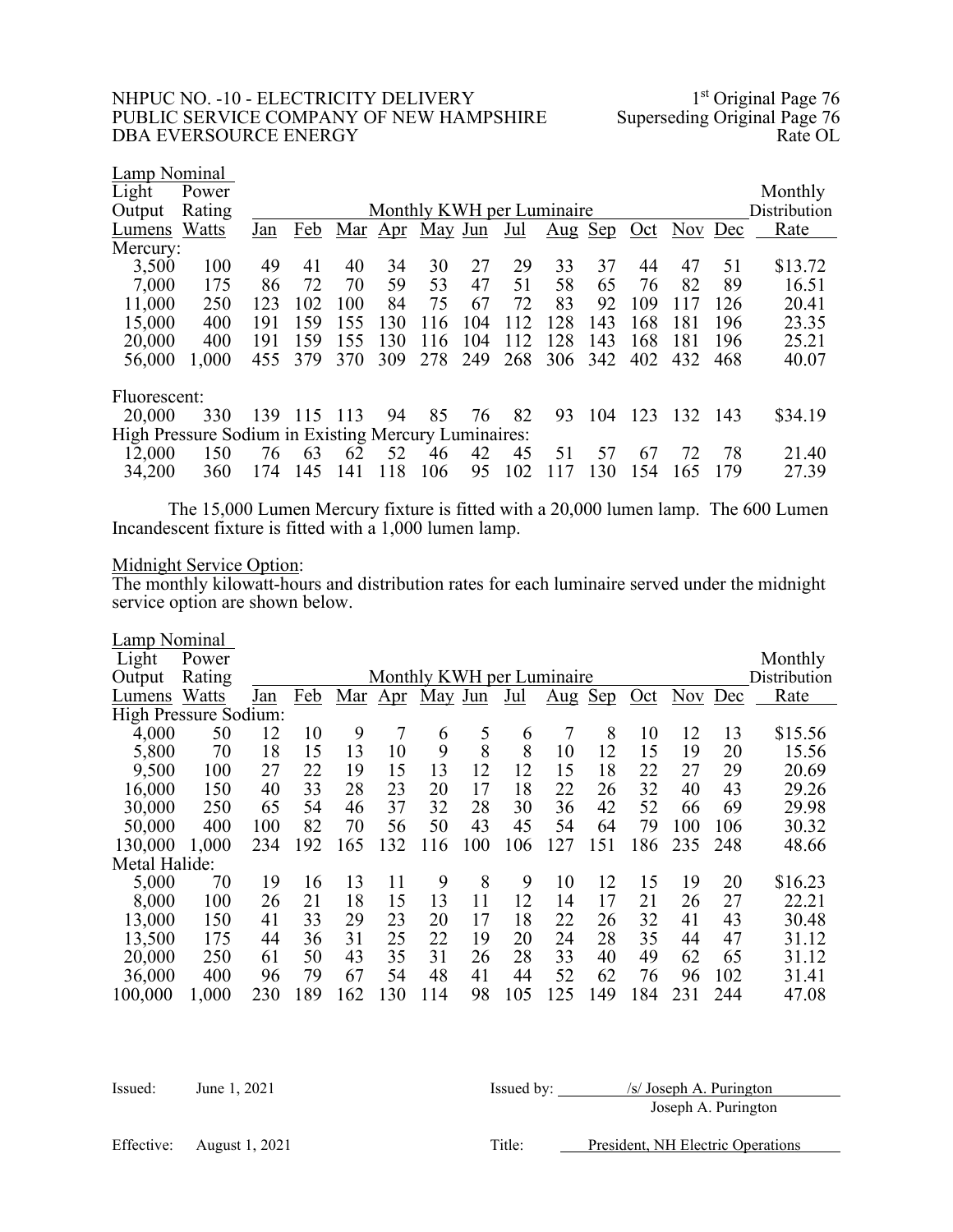NHPUC NO. -10 - ELECTRICITY DELIVERY<br>
PUBLIC SERVICE COMPANY OF NEW HAMPSHIRE Superseding Original Page 77 PUBLIC SERVICE COMPANY OF NEW HAMPSHIRE DBA EVERSOURCE ENERGY Rate OL

| Lamp Nominal<br>Light       | Power  |     |     |         |    |                |                          |       |                           |    |     |         |    | Monthly      |
|-----------------------------|--------|-----|-----|---------|----|----------------|--------------------------|-------|---------------------------|----|-----|---------|----|--------------|
| Output                      | Rating |     |     |         |    |                |                          |       | Monthly KWH per Luminaire |    |     |         |    | Distribution |
| Lumens                      | Watts  | Jan | Feb | Mar Apr |    | <u>May Jun</u> |                          | $Jul$ | <u>Aug Sep</u>            |    | Oct | Nov Dec |    | Rate         |
| Light Emitting Diode (LED): |        |     |     |         |    |                |                          |       |                           |    |     |         |    |              |
| 2,500                       | 28     | 6   |     | 4       |    | 3              |                          |       | 3                         | 4  |     | 6       |    | \$10.27      |
| 4,100                       | 36     | 8   | 6   | 5       | 4  | 4              | 3                        |       | 4                         |    | 6   | 8       | 8  | 10.25        |
| 4,800                       | 51     |     | 9   | 8       | 6  | 5              | $\overline{\mathcal{L}}$ | 5     | 6                         | 7  | 9   | 11      | 12 | 10.41        |
| 8,500                       | 92     | 20  | 16  | 14      |    | 10             | 8                        | 9     |                           | 13 | 16  | 20      | 21 | 11.45        |
| 13,300                      | 142    | 30  | 25  |         |    | 5              | 13                       | 14    | 16                        | 20 | 24  | 30      | 32 | 12.65        |
| 24,500                      | 220    | 47  | 39  | 33      | 26 | 23             | 20                       | 21    | 26                        | 30 | 37  | 47      | 50 | 15.86        |

## MODIFICATION OF SERVICE OPTION

Municipal and state roadway lighting Customers may request a modification of service from the all-night service option to the midnight service option during the calendar months of January and February of each year, otherwise known as the open enrollment period. Requests received from municipal and state roadway lighting Customers after the open enrollment period shall be implemented during the subsequent open enrollment period, unless the Company determines that it is feasible and practicable to implement the request prior to the subsequent enrollment period. All other Customers may request a modification of service from the all-night service option to the midnight service option at any time. Customers requesting a modification of service from the all-night service option to the midnight service option are responsible to pay to the Company the installed cost of any additional equipment required to provide service under the midnight service option. The installed cost includes the cost of the additional equipment, labor, vehicles and overheads. The Customer is responsible to pay such costs prior to the installation of the equipment. If such a request is made concurrent with the Company's existing schedule for lamp replacement and maintenance, the Customer is responsible to pay to the Company the cost of any additional equipment required, including overheads. The Customer is responsible to pay such costs prior to the installation of the equipment.

Customers requesting a modification of service from the midnight service option to the all-night service option are responsible to pay to the Company the installation cost of the equipment required to provide service under the all-night service option. The installation cost includes the cost of labor, vehicles and overheads. The Customer is responsible to pay such costs prior to the installation of the equipment. If such a request is made concurrent with the Company's existing schedule for lamp replacement and maintenance, no additional costs are required to modify service from the midnight service option to the all-night service option.

The Company will utilize fixed price estimates per luminaire for the installed cost, the additional equipment cost and the equipment installation cost and will update the fixed price estimates per luminaire each year based upon current costs. In the event traffic control is required during a modification of service option or for equipment repair, the Customer is responsible to coordinate and to provide traffic control and to pay all costs associated with traffic control. In the event the Customer is a residential or General Delivery Service Rate G Customer, the Company may coordinate and provide traffic control on the Customer's behalf and the Customer shall reimburse the Company for all costs associated with the traffic control provided by the Company. The scheduling of work associated with the modification of a service option will be made at the Company's discretion with consideration given to minimizing travel and set-up time.

| Issued:    | June 1, 2021   | Issued by: | $\sqrt{s}$ Joseph A. Purington    |  |  |  |  |  |
|------------|----------------|------------|-----------------------------------|--|--|--|--|--|
|            |                |            | Joseph A. Purington               |  |  |  |  |  |
| Effective: | August 1, 2021 | Title:     | President, NH Electric Operations |  |  |  |  |  |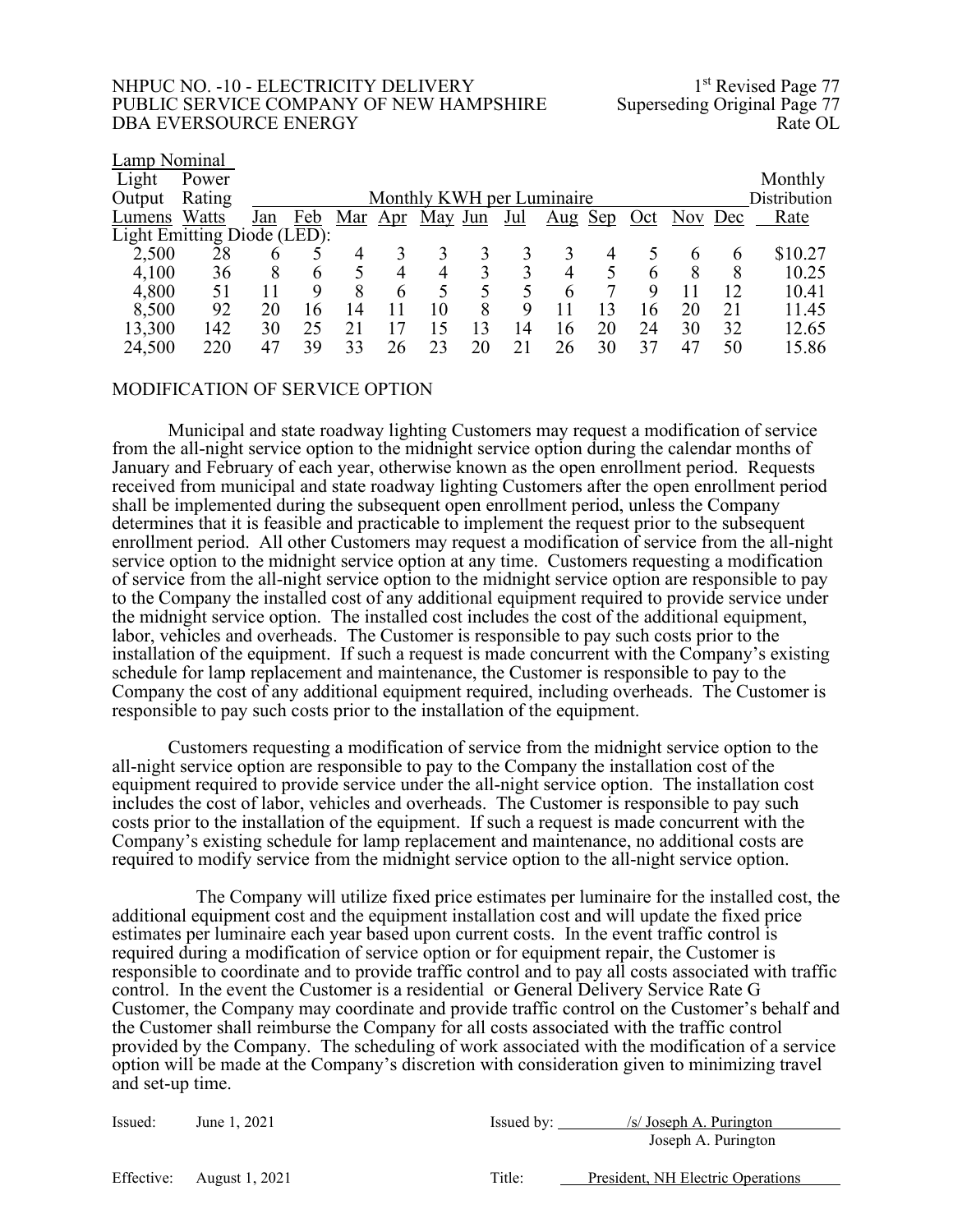#### NHPUC NO. -10 - ELECTRICITY DELIVERY<br>PUBLIC SERVICE COMPANY OF NEW HAMPSHIRE Superseding Original Page 78 PUBLIC SERVICE COMPANY OF NEW HAMPSHIRE Superseding Original Page 78<br>DBA EVERSOURCE ENERGY Rate OL DBA EVERSOURCE ENERGY

## LEAP YEAR ADJUSTMENT TO ENERGY

During any leap year, the energy (kilowatt-hour) usage during the month of February for all fixtures shall be increased by 3.4 percent for the purpose of determining total energy charges under this rate.

## CONTRACT TERM

The contract term for outdoor area lighting shall be for not less than one year.

#### MAINTENANCE

The Company shall exercise reasonable diligence to ensure that all street and highway lamps are burning and shall make replacements promptly when notified of outages. Lamp replacement, maintenance and cleaning of street and highway lighting fixtures will normally be performed on a periodic basis in accordance with generally accepted utility practices and consistent with any manufacturer's recommendations. Lamp replacement and maintenance of outdoor area lighting will be performed as soon as possible following notification by the Customer of the need for such service, but the Company shall not be required to perform any such replacement or maintenance except during regular working hours.

## NEW INSTALLATIONS, EXTENSIONS AND REPLACEMENTS

New installations, extensions and replacements using overhead wiring, a standard fixture, an all-night service option photocell and located upon existing poles of the Company, shall be made at the expense of the Company.

Except for the excess costs of underground facilities to be apportioned as set forth in the provisions for underground electric distribution facilities specified in the Company's "Information and Requirements for Electric Supply", any costs incurred in connection with new installations, extensions and replacements which exceed the costs of a standard outdoor lighting fixture equipped with an all-night service option photocell located on existing poles with overhead wiring shall be borne by the Customer. Such excess costs shall be paid as a lump sum prior to the installation of the equipment.

In the case of new installations, extensions and replacements which make use of underground conductors for supply and distribution and/or of standards or poles employed exclusively for lighting purposes, the Company reserves the right to require the Customer to furnish, own, and maintain such underground supply and distribution facilities and/or the standards or poles.

| Issued:    | June 1, 2021   | Issued by: | $\sqrt{s}$ Joseph A. Purington    |
|------------|----------------|------------|-----------------------------------|
|            |                |            | Joseph A. Purington               |
| Effective: | August 1, 2021 | Title:     | President, NH Electric Operations |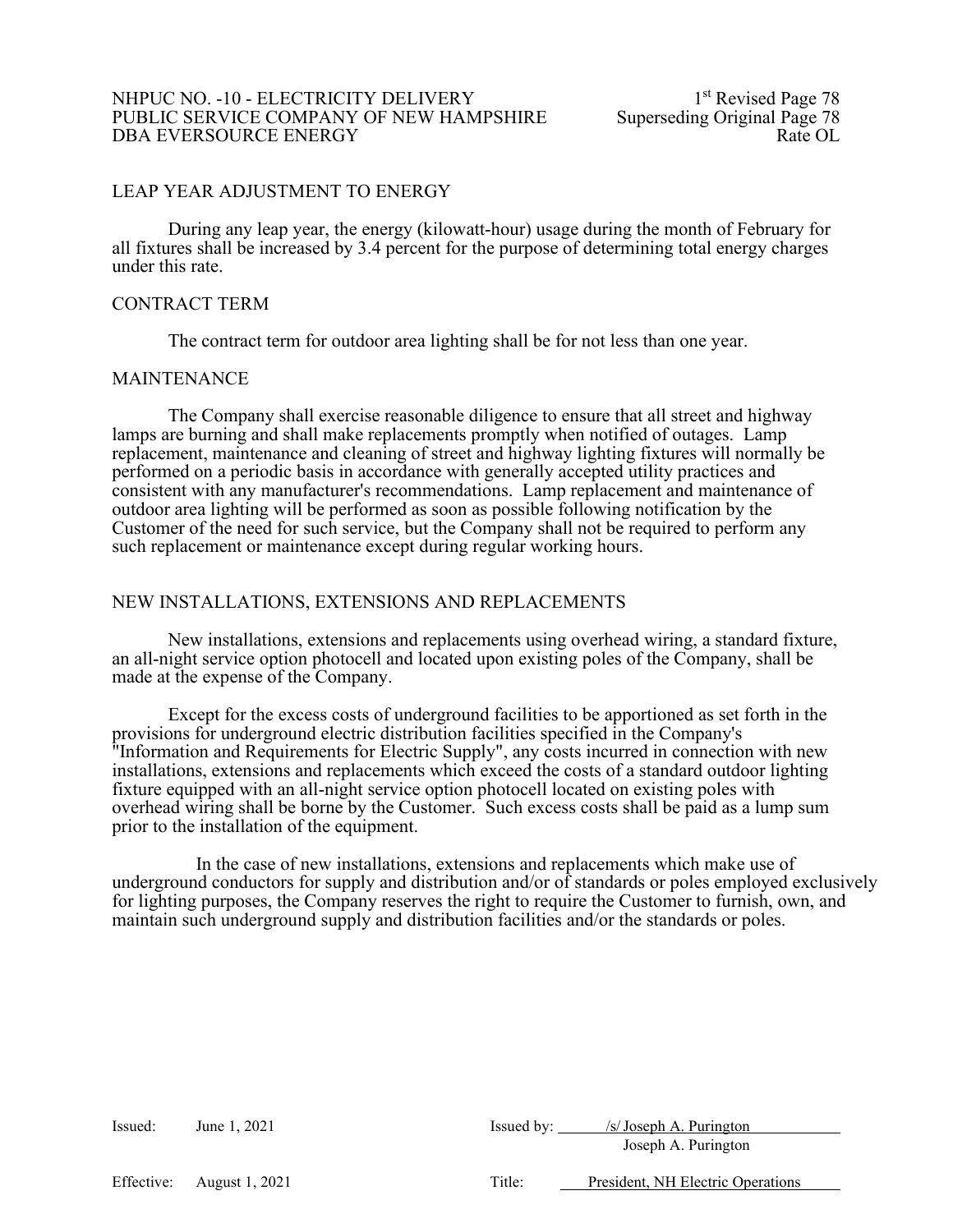#### NHPUC NO. -10 - ELECTRICITY DELIVERY<br>PUBLIC SERVICE COMPANY OF NEW HAMPSHIRE Superseding Original Page 80 PUBLIC SERVICE COMPANY OF NEW HAMPSHIRE Superseding Original Page 80<br>DBA EVERSOURCE ENERGY Rate EOL DBA EVERSOURCE ENERGY

## ENERGY EFFICIENT OUTDOOR LIGHTING DELIVERY SERVICE RATE EOL

## AVAILABILITY

Subject to the Terms and Conditions of the Tariff of which it is a part, this unmetered rate is available to any federal, state, county, municipal or other governmental unit, or department or agency of the government. Service under this rate is for delivery and maintenance of street and area lighting service to fixtures utilizing high pressure sodium, metal halide, light emitting diode ("LED") or other energy efficient technology accepted by the Company, for which the Customer has paid the installed cost of fixtures and brackets. It is available at the Customer's option to those Customers who sign a Service Agreement to receive all of their street and area lighting service requirements under Rate EOL where feasible.

Customers choosing to convert from service under Outdoor Lighting Delivery Service Rate OL to service under Rate EOL must:

 (a) contribute to the Company the remaining unexpired life of currently installed high pressure sodium and metal halide fixtures and brackets which the Customer wishes to remain in service on the date that service under this rate is initiated;

(b) contribute to the Company the cost of removal and remaining unexpired life of any street and area lighting fixtures and brackets as of the date that such fixtures are removed and replaced with energy efficient lighting technology in accordance with this Rate Schedule;

(c) pay the Company the installed cost for all new high pressure sodium and metal halide fixtures and brackets placed into service under this rate, and;

(d) furnish any fixtures utilizing other lighting technologies accepted by the Company, and pay either the Company or a private line contractor, as described under the "Additional Requirements" section below, for the installation of these fixtures.

The Company will perform all maintenance of lighting fixtures under this rate. The Company will hold title to all fixtures during the time they are installed.

All-night outdoor lighting service on an annual basis totaling approximately 3,937 hours of operation per year and midnight outdoor lighting service on an annual basis totaling approximately 1,816 hours of operation per year shall be provided for under this rate.

## LIMITATIONS ON AVAILABILITY

The availability of this rate to any Customer is contingent upon the availability to the Company of personnel and/or other resources necessary to perform the conversion of existing fixtures in accordance with the time schedule specified in the Service Agreement.

| Issued: | June 1, 2021             | Issued by: | /s/ Joseph A. Purington           |
|---------|--------------------------|------------|-----------------------------------|
|         |                          |            | Joseph A. Purington               |
|         | Effective: August1, 2021 | Title:     | President, NH Electric Operations |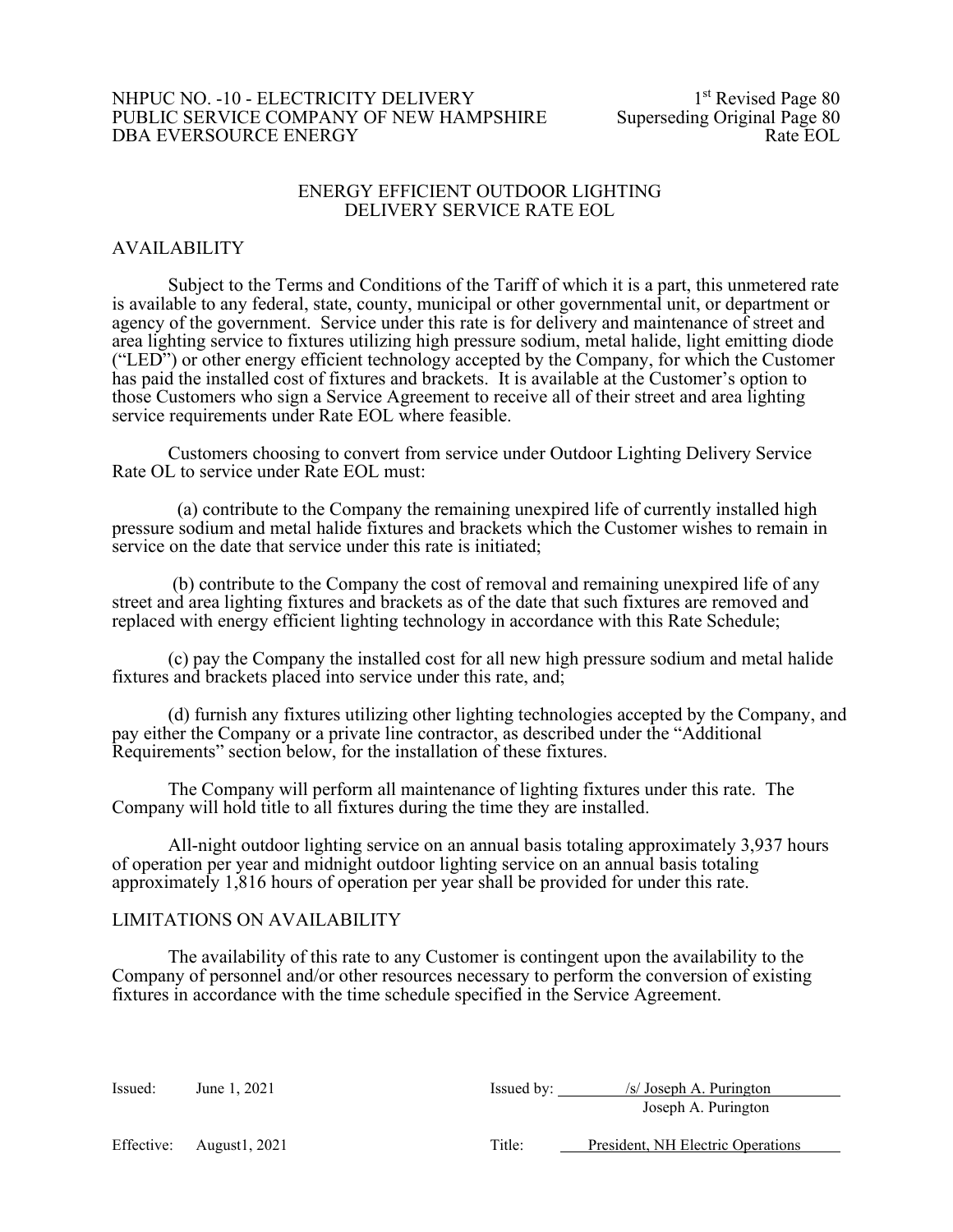#### NHPUC NO. -10 - ELECTRICITY DELIVERY<br>
PUBLIC SERVICE COMPANY OF NEW HAMPSHIRE Superseding Original Page 82 PUBLIC SERVICE COMPANY OF NEW HAMPSHIRE Superseding Original Page 82<br>DBA EVERSOURCE ENERGY Rate EOL DBA EVERSOURCE ENERGY

which are billed in conjunction with service rendered under a metered Rate Schedule, the kilowatt-<br>hours used for billing purposes shall be the amount specified for the calendar month in which the later meter read date occurred for service rendered under the metered Rate Schedule.

## All-Night Service Option:

The monthly kilowatt-hours and distribution rates for each fixture served under the all-night service option are shown below.

| Lamp Nominal          |        |     |     |     |     |     |                         |     |                                 |            |     |            |     |              |
|-----------------------|--------|-----|-----|-----|-----|-----|-------------------------|-----|---------------------------------|------------|-----|------------|-----|--------------|
| Light                 | Power  |     |     |     |     |     |                         |     |                                 |            |     |            |     | Monthly      |
| Output                | Rating |     |     |     |     |     | Monthly KWH per Fixture |     |                                 |            |     |            |     | Distribution |
| Lumens                | Watts  | Jan | Feb | Mar | Apr | May | Jun                     | Jul | $\frac{\text{Aug}}{\text{Aug}}$ | <u>Sep</u> | Oct | <b>Nov</b> | Dec | Rate         |
| High Pressure Sodium: |        |     |     |     |     |     |                         |     |                                 |            |     |            |     |              |
| 4,000                 | 50     | 24  | 20  | 20  | 17  | 15  | 13                      | 14  | 16                              | 18         | 22  | 23         | 25  | \$6.34       |
| 5,800                 | 70     | 36  | 30  | 30  | 25  | 22  | 20                      | 21  | 24                              | 27         | 32  | 35         | 37  | 6.65         |
| 9,500                 | 100    | 53  | 44  | 43  | 36  | 33  | 29                      | 31  | 36                              | 40         | 47  | 51         | 55  | 7.07         |
| 16,000                | 150    | 80  | 66  | 65  | 54  | 49  | 43                      | 47  | 53                              | 60         | 70  | 75         | 82  | 7.73         |
| 30,000                | 250    | 128 | 107 | 104 | 87  | 78  | 70                      | 76  | 86                              | 96         | 114 | 122        | 132 | 8.96         |
| 50,000                | 400    | 196 | 163 | 159 | 133 | 120 | 107                     | 116 | 132                             | 147        | 173 | 186        | 202 | 10.66        |
| 130,000               | 1,000  | 462 | 384 | 375 | 314 | 282 | 252                     | 272 | 310                             | 347        | 408 | 438        | 475 | 17.33        |
| Metal Halide:         |        |     |     |     |     |     |                         |     |                                 |            |     |            |     |              |
| 5,000                 | 70     | 37  | 31  | 30  | 25  | 23  | 20                      | 22  | 25                              | 28         | 33  | 35         | 38  | \$6.67       |
| 8,000                 | 100    | 51  | 42  | 41  | 35  | 31  | 28                      | 30  | 34                              | 38         | 45  | 48         | 53  | 7.01         |
| 13,000                | 150    | 80  | 66  | 65  | 54  | 49  | 44                      | 47  | 54                              | 60         | 71  | 76         | 82  | 7.74         |
| 13,500                | 175    | 87  | 72  | 71  | 59  | 53  | 47                      | 51  | 58                              | 65         | 77  | 82         | 89  | 7.91         |
| 20,000                | 250    | 121 | 101 | 98  | 82  | 74  | 66                      | 71  | 81                              | 91         | 107 | 115        | 125 | 8.78         |
| 36,000                | 400    | 190 | 158 | 154 | 129 | 116 | 104                     | 112 | 127                             | 142        | 167 | 180        | 195 | 10.49        |
| 100,000               | 1,000  | 455 | 378 | 369 | 309 | 278 | 248                     | 268 | 306                             | 341        | 402 | 431        | 468 | 17.15        |

LED's and other technologies accepted by the Company:

|              | Per Per          |
|--------------|------------------|
| Fixture Watt |                  |
|              | \$3.24 \$0.01058 |

Monthly KWH per Fixture will be calculated to the nearest whole (1.0) KWH as follows: Total Fixture Wattage divided by 1,000 times the monthly hours of operation below

| Monthly Hours of Operation |     |                |     |                     |     |     |                         |            |  |                         |                                   |  |
|----------------------------|-----|----------------|-----|---------------------|-----|-----|-------------------------|------------|--|-------------------------|-----------------------------------|--|
| <u>Jan</u>                 |     |                |     | Feb Mar Apr May Jun |     | Jul | $\overline{\text{Aug}}$ | Sep Oct    |  | $\overline{\text{Nov}}$ | Dec                               |  |
| 421                        | 350 | 342            | 286 | 257                 | 230 | 248 | 283                     | 316 372    |  | 399                     | 433                               |  |
|                            |     |                |     |                     |     |     |                         |            |  |                         |                                   |  |
| Issued:                    |     | June 1, 2021   |     |                     |     |     |                         | Issued by: |  |                         | /s/ Joseph A. Purington           |  |
|                            |     |                |     |                     |     |     |                         |            |  |                         | Joseph A. Purington               |  |
| Effective:                 |     | August 1, 2021 |     |                     |     |     |                         | Title:     |  |                         | President, NH Electric Operations |  |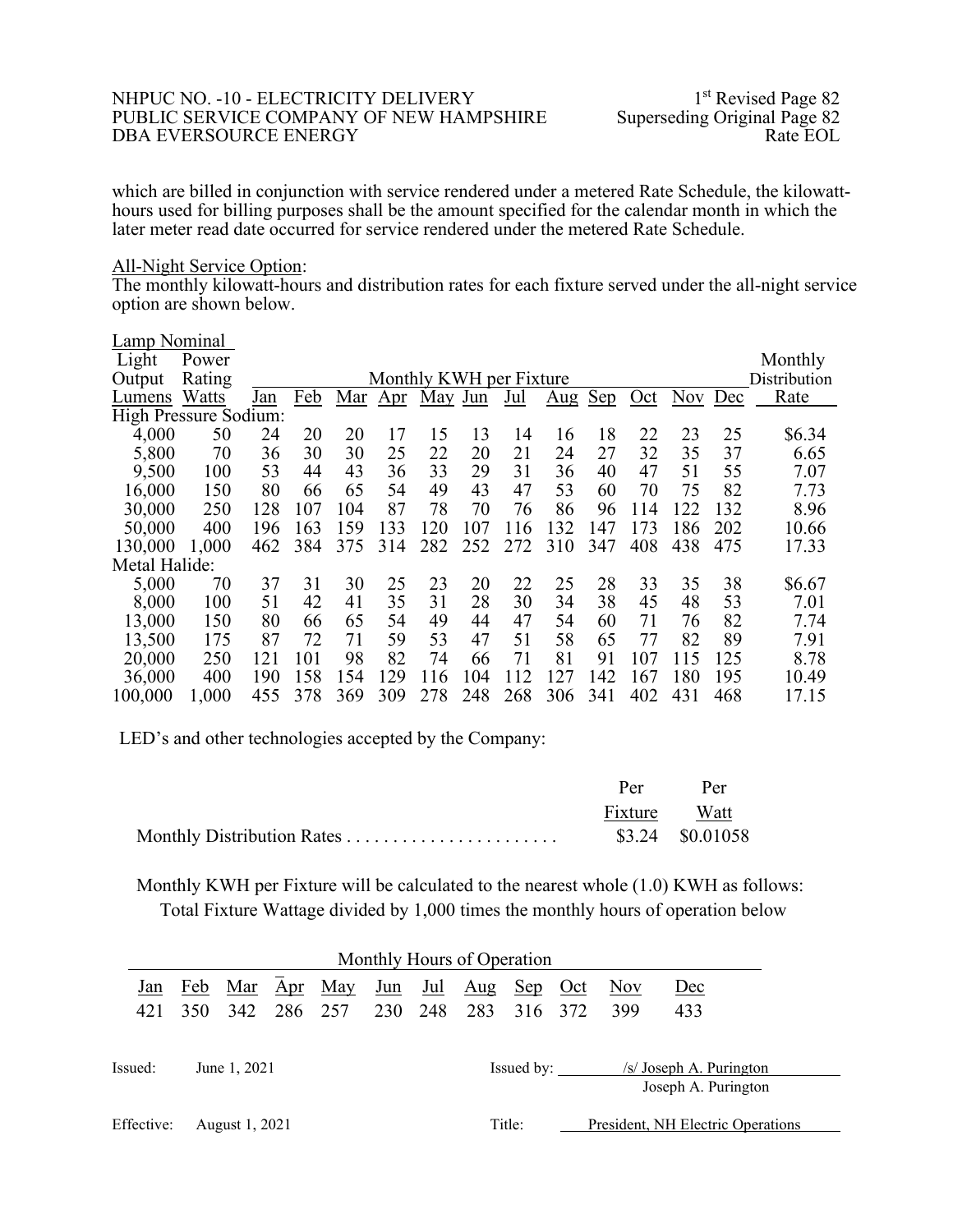## NHPUC NO. -10 - ELECTRICITY DELIVERY<br>PUBLIC SERVICE COMPANY OF NEW HAMPSHIRE Superseding Original Page 83 PUBLIC SERVICE COMPANY OF NEW HAMPSHIRE Superseding Original Page 83<br>DBA EVERSOURCE ENERGY Rate EOL DBA EVERSOURCE ENERGY

## Midnight Service Option:

The monthly kilowatt-hours and distribution rates for each fixture served under the midnight service option are shown below.

| Lamp Nominal          |        |     |     |     |     |                         |     |     |                                 |            |     |            |     |              |
|-----------------------|--------|-----|-----|-----|-----|-------------------------|-----|-----|---------------------------------|------------|-----|------------|-----|--------------|
| Light                 | Power  |     |     |     |     |                         |     |     |                                 |            |     |            |     | Monthly      |
| Output                | Rating |     |     |     |     | Monthly KWH per Fixture |     |     |                                 |            |     |            |     | Distribution |
| Lumens                | Watts  | Jan | Feb | Mar | Apr | May Jun                 |     | Jul | $\frac{\text{Aug}}{\text{Aug}}$ | <u>Sep</u> | Oct | <b>Nov</b> | Dec | Rate         |
| High Pressure Sodium: |        |     |     |     |     |                         |     |     |                                 |            |     |            |     |              |
| 4,000                 | 50     | 12  | 10  | 9   | 7   | 6                       | 5   | 6   | 7                               | 8          | 10  | 12         | 13  | \$6.34       |
| 5,800                 | 70     | 18  | 15  | 13  | 10  | 9                       | 8   | 8   | 10                              | 12         | 15  | 19         | 20  | 6.65         |
| 9,500                 | 100    | 27  | 22  | 19  | 15  | 13                      | 12  | 12  | 15                              | 18         | 22  | 27         | 29  | 7.07         |
| 16,000                | 150    | 40  | 33  | 28  | 23  | 20                      | 17  | 18  | 22                              | 26         | 32  | 40         | 43  | 7.73         |
| 30,000                | 250    | 65  | 54  | 46  | 37  | 32                      | 28  | 30  | 36                              | 42         | 52  | 66         | 69  | 8.96         |
| 50,000                | 400    | 100 | 82  | 70  | 56  | 50                      | 43  | 45  | 54                              | 64         | 79  | 100        | 106 | 10.66        |
| 130,000               | 1,000  | 234 | 192 | 165 | 132 | 116                     | 100 | 106 | 127                             | 151        | 186 | 235        | 248 | 17.33        |
| Metal Halide:         |        |     |     |     |     |                         |     |     |                                 |            |     |            |     |              |
| 5,000                 | 70     | 19  | 16  | 13  | 11  | 9                       | 8   | 9   | 10                              | 12         | 15  | 19         | 20  | \$6.67       |
| 8,000                 | 100    | 26  | 21  | 18  | 15  | 13                      | 11  | 12  | 14                              | 17         | 21  | 26         | 27  | 7.01         |
| 13,000                | 150    | 41  | 33  | 29  | 23  | 20                      | 17  | 18  | 22                              | 26         | 32  | 41         | 43  | 7.74         |
| 13,500                | 175    | 44  | 36  | 31  | 25  | 22                      | 19  | 20  | 24                              | 28         | 35  | 44         | 47  | 7.91         |
| 20,000                | 250    | 61  | 50  | 43  | 35  | 31                      | 26  | 28  | 33                              | 40         | 49  | 62         | 65  | 8.78         |
| 36,000                | 400    | 96  | 79  | 67  | 54  | 48                      | 41  | 44  | 52                              | 62         | 76  | 96         | 102 | 10.49        |
| 100,000               | 1,000  | 230 | 189 | 162 | 130 | 114                     | 98  | 105 | 125                             | 149        | 184 | 231        | 244 | 17.15        |

LED's and other technologies accepted by the Company:

|  | Per Per      |
|--|--------------|
|  | Fixture Watt |
|  |              |

Monthly KWH per Fixture will be calculated to the nearest whole (1.0) KWH as follows: Total Fixture Wattage divided by 1,000 times the monthly hours of operation below

| Monthly Hours of Operation |  |  |  |                                                        |  |  |  |  |  |  |  |
|----------------------------|--|--|--|--------------------------------------------------------|--|--|--|--|--|--|--|
|                            |  |  |  | <u>Jan Feb Mar Apr May Jun Jul Aug Sep Oct Nov Dec</u> |  |  |  |  |  |  |  |
|                            |  |  |  | 213 175 150 120 106 91 97 116 138 170 214 226          |  |  |  |  |  |  |  |

## LEAP YEAR ADJUSTMENT TO ENERGY

During any leap year, the energy (Kilowatt-hour) usage during the month of February for all fixtures shall be increased by 3.4 percent for the purpose of determining total energy charges under this rate.

| Issued:    | June 1, 2021   | Issued by: | $\sqrt{s}$ Joseph A. Purington<br>Joseph A. Purington |
|------------|----------------|------------|-------------------------------------------------------|
| Effective: | August 1, 2021 | Title:     | President, NH Electric Operations                     |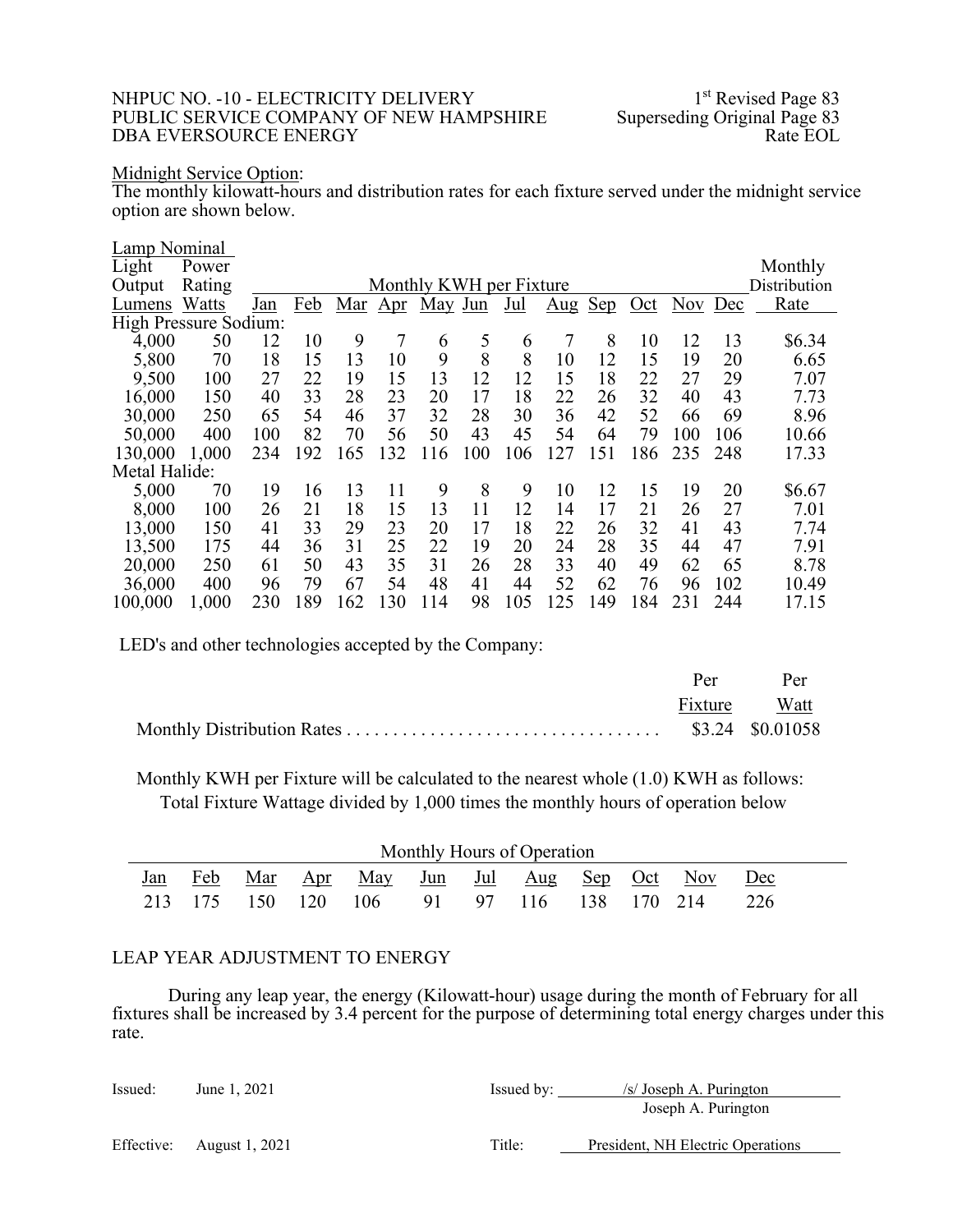## NHPUC NO. -10 - ELECTRICITY DELIVERY  $1^{st} - 2^{nd}$  Revised Page 74 PUBLIC SERVICE COMPANY OF NEW HAMPSHIRE Superseding Original 1st Revised Page 74 DBA EVERSOURCE ENERGY Rate OL  $+\frac{4}{2}$  Re<br>Original  $1^{\underline{\text{st}}}$

## OUTDOOR LIGHTING DELIVERY SERVICE RATE OL

## AVAILABILITY

 Subject to the Terms and Conditions of the Tariff of which it is a part, this rate is for the following applications:

- (a) unmetered street and highway lighting provided to municipalities, state highway departments, and other governmental bodies;
- (b) unmetered outdoor area lighting for private yards, parking lots, private roads, and other off-street applications.

All-night outdoor lighting service on an annual basis totaling approximately 4,3453,937 hours of operation per year and midnight outdoor lighting service on an annual basis totaling approximately 2,0051,816 hours of operation per year shall be provided for under this rate.

#### RATE PER MONTH

Energy Charge:

|                                                  | Per Kilowatt-Hour |
|--------------------------------------------------|-------------------|
|                                                  |                   |
|                                                  |                   |
| Regulatory Reconciliation Adjustment $(0.056)$ ¢ |                   |

 In addition to the energy charges above, Customers shall be assessed a monthly Distribution Rate per luminaire. The Distribution Rate includes, among other costs, the cost of the fixture and bracket. The energy charge shall be applied to the monthly kilowatt-hours specified below for the applicable fixture and service option. For outdoor lighting charges which are billed in conjunction with service rendered under a metered Rate Schedule, the kilowatt-hours used for billing purposes shall be the amount specified for the calendar month in which the meter read date occurred for service rendered under the metered Rate Schedule.

| Issued: | <b>February 18 June 1, 2021</b>    | Issued by: | $/s/$ Joseph A. Purington         |
|---------|------------------------------------|------------|-----------------------------------|
|         |                                    |            | Joseph A. Purington               |
|         | Effective: February-August 1, 2021 | Title:     | President, NH Electric Operations |
|         |                                    |            |                                   |

Authorized by NHPUC Order No. 26,451 in Docket No. DE 20-095, dated January 29, 2021.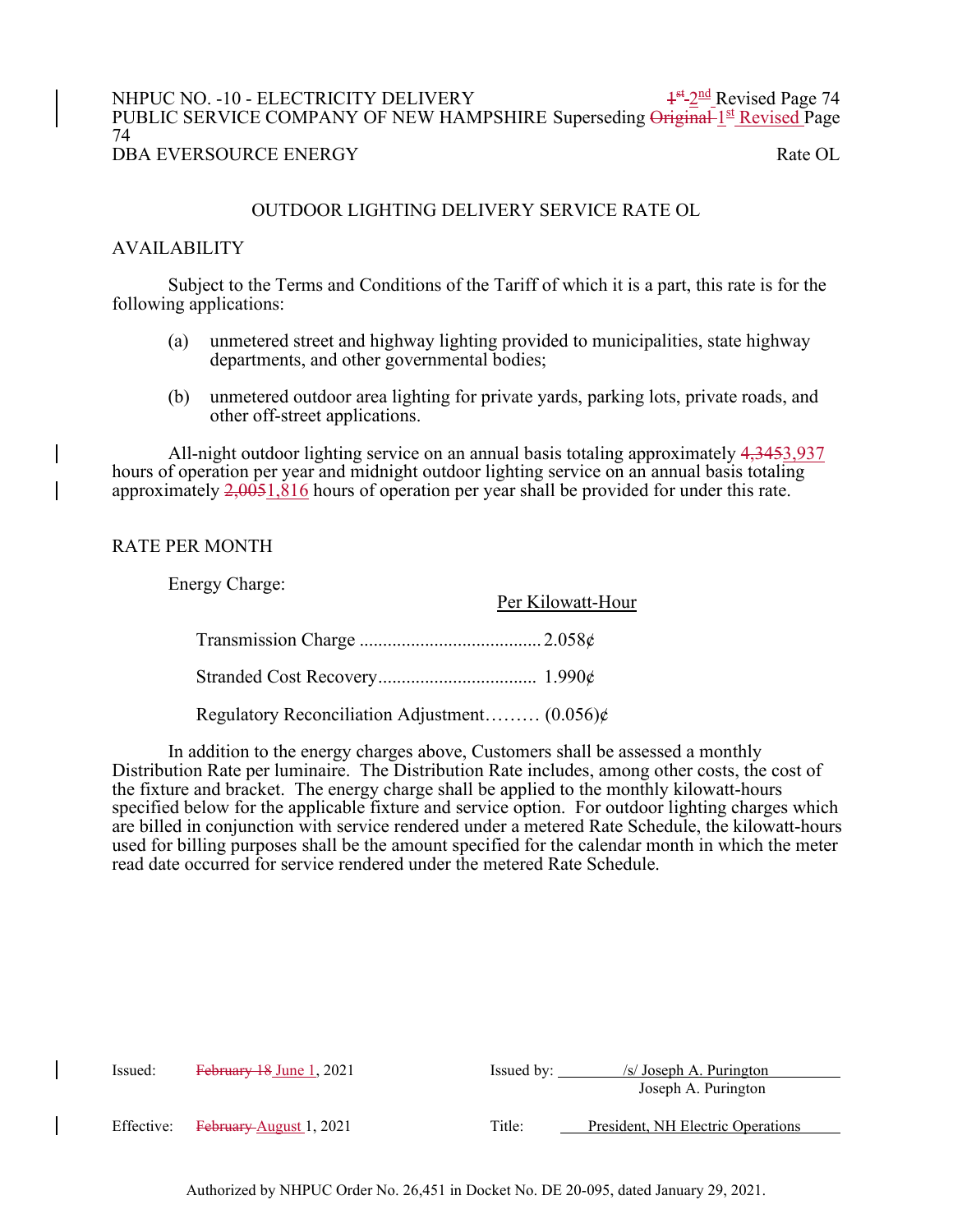## NHPUC NO. -10 - ELECTRICITY DELIVERY PUBLIC SERVICE COMPANY OF NEW HAMPSHIRE DBA EVERSOURCE ENERGY

## All-Night Service Option:

The monthly kilowatt-hours and distribution rates for each luminaire served under the all-night service option are shown below.

For New and Existing Installations:

| Lamp Nominal                |        |                                                                 |    |    |       |       |    |                                                             |  |                    |                                                             |                                                                                                                                                                                              |
|-----------------------------|--------|-----------------------------------------------------------------|----|----|-------|-------|----|-------------------------------------------------------------|--|--------------------|-------------------------------------------------------------|----------------------------------------------------------------------------------------------------------------------------------------------------------------------------------------------|
| Light                       | Power  |                                                                 |    |    |       |       |    |                                                             |  |                    |                                                             | Monthly                                                                                                                                                                                      |
| Output                      | Rating |                                                                 |    |    |       |       |    | Monthly KWH per Luminaire                                   |  |                    |                                                             | Distribution                                                                                                                                                                                 |
| Lumens Watts                |        | Jan                                                             |    |    |       |       |    |                                                             |  |                    | Feb Mar Apr May Jun Jul Aug Sep Oct Nov Dec                 | Rate                                                                                                                                                                                         |
| High Pressure Sodium:       |        |                                                                 |    |    |       |       |    |                                                             |  |                    |                                                             |                                                                                                                                                                                              |
| 4,000                       |        | 50 2724 2320 2220 1917 1615 1613 1614 1816 2118 2322 2423 2725  |    |    |       |       |    |                                                             |  |                    |                                                             | \$15.56                                                                                                                                                                                      |
| 5,800                       | 70     |                                                                 |    |    |       |       |    | 4036 3430 3230 2925 2422 2320 2421 2724 3127 3532 3735 4037 |  |                    |                                                             | 15.56                                                                                                                                                                                        |
| 9,500                       | 100    |                                                                 |    |    |       |       |    | 5953 5044 4743 4236 3533 3429 3531 3936 4640 5147 5351 5955 |  |                    |                                                             | 20.69                                                                                                                                                                                        |
| 16,000                      |        | 150 8880 7466 7065 6254 5349 5143 5347 5953 6860 7670 7975 8882 |    |    |       |       |    |                                                             |  |                    |                                                             | 29.26                                                                                                                                                                                        |
| 30,000                      |        |                                                                 |    |    |       |       |    |                                                             |  |                    | 25044212842010744310440487857882708576958644096423114428122 | 142132                                                                                                                                                                                       |
| 29.98                       |        |                                                                 |    |    |       |       |    |                                                             |  |                    |                                                             |                                                                                                                                                                                              |
| 50,000                      |        |                                                                 |    |    |       |       |    |                                                             |  |                    |                                                             | 400217196183163173159154133130120126107130116144132168147188173196186                                                                                                                        |
| 217202                      | 30.32  |                                                                 |    |    |       |       |    |                                                             |  |                    |                                                             |                                                                                                                                                                                              |
| 130,000                     |        |                                                                 |    |    |       |       |    |                                                             |  |                    |                                                             | 1,000 <del>5104624303</del> 84408375 <del>362</del> 314 <del>3062822962523062723403</del> 10395347442408460438                                                                               |
| 510475                      | 48.66  |                                                                 |    |    |       |       |    |                                                             |  |                    |                                                             |                                                                                                                                                                                              |
|                             |        |                                                                 |    |    |       |       |    |                                                             |  |                    |                                                             |                                                                                                                                                                                              |
| Metal Halide:               |        |                                                                 |    |    |       |       |    |                                                             |  |                    |                                                             |                                                                                                                                                                                              |
| 5,000                       | 70     |                                                                 |    |    |       |       |    | 4437 3531 3330 2925 2523 2420 2522 2825 3228 3633 3635 3738 |  |                    |                                                             | \$16.23                                                                                                                                                                                      |
| 8,000                       | 100    |                                                                 |    |    |       |       |    | 5651 4742 4541 4035 3431 3328 3430 3834 4438 4945 4948 5653 |  |                    |                                                             | 22.21                                                                                                                                                                                        |
| 13,000                      | 150    |                                                                 |    |    |       |       |    | 8880 7466 7465 6354 5349 5144 5347 5954 6860 7771 7776 8882 |  |                    |                                                             | 30.48                                                                                                                                                                                        |
| 13,500                      | 175    |                                                                 |    |    |       |       |    | 9687 8172 7771 6859 5753 5647 5751 6458 7465 8377 8782 9689 |  |                    |                                                             | 31.12                                                                                                                                                                                        |
| 20,000                      |        |                                                                 |    |    |       |       |    |                                                             |  |                    |                                                             | 25013412111310110798958280747866807189811049111610712111513412531.12                                                                                                                         |
| 36,000                      |        |                                                                 |    |    |       |       |    |                                                             |  |                    |                                                             | 400209190476158467154449129426116422104426112440127462142484167489180                                                                                                                        |
| 209195                      | 31.41  |                                                                 |    |    |       |       |    |                                                             |  |                    |                                                             |                                                                                                                                                                                              |
| 100,000                     |        |                                                                 |    |    |       |       |    |                                                             |  |                    |                                                             | 1,000 <del>502</del> 4554 <del>23</del> 378402369 <del>356</del> 309 <del>301</del> 278 <del>292</del> 248 <del>301</del> 268 <del>335</del> 306 <del>389</del> 3414 <del>35</del> 402454431 |
| 502468                      | 47.08  |                                                                 |    |    |       |       |    |                                                             |  |                    |                                                             |                                                                                                                                                                                              |
|                             |        |                                                                 |    |    |       |       |    |                                                             |  |                    |                                                             |                                                                                                                                                                                              |
| Light Emitting Diode (LED): |        |                                                                 |    |    |       |       |    |                                                             |  |                    |                                                             |                                                                                                                                                                                              |
| 2,500                       |        | 28 1312 110                                                     | 10 | 98 | 87    | 86    | 87 | 98                                                          |  | 109 1110 1211 1312 |                                                             | \$10.27                                                                                                                                                                                      |
| 4,100                       |        | 36 $\frac{1715}{1413}$ $\frac{1312}{1210}$                      |    |    | $+09$ | $+08$ |    | 109 1110 1311 1513 1514 1716                                |  |                    |                                                             | 10.25                                                                                                                                                                                        |

| 7.100  |      | υν ττιν ττιν τσι2 τzιν του του του ττιν τσι1 τσιν τσι <del>τ</del> ττιν |      |                  |       |      |                                                                | 10.2J |
|--------|------|-------------------------------------------------------------------------|------|------------------|-------|------|----------------------------------------------------------------|-------|
| 4.800  |      |                                                                         |      |                  |       |      | 51 2421 2018 1917 1715 1413 1412 1413 1614 1816 2119 2120 2422 | 10.41 |
| 8.500  |      |                                                                         |      |                  |       |      | 92 4339 3632 3431 3026 2624 2521 2623 2926 3329 3734 3937 4340 | 11.45 |
| 13,300 |      | 142 6660 5650 5349 4741 4036 3833 4035 4440 5145 5753 6057 6661         |      |                  |       |      |                                                                | 12.65 |
| 24,500 | 220  | <del>102</del> 93                                                       | 8677 | <del>82</del> 75 | 7363  | 6457 | <del>59</del> 51                                               | 6455  |
| 6862   | 7970 | 8982                                                                    | 9288 | +0295            | 15.86 |      |                                                                |       |

For Existing Installations Only:

| Lamp Nominal  |        |                                                                 |  |  |  |                                                        |  |  |                                                                       |
|---------------|--------|-----------------------------------------------------------------|--|--|--|--------------------------------------------------------|--|--|-----------------------------------------------------------------------|
| Light         | Power  |                                                                 |  |  |  |                                                        |  |  | Monthly                                                               |
| Output        | Rating |                                                                 |  |  |  | Monthly KWH per Luminaire                              |  |  | Distribution                                                          |
| Lumens Watts  |        |                                                                 |  |  |  | <u>Jan Feb Mar Apr May Jun Jul Aug Sep Oct Nov Dec</u> |  |  | Rate                                                                  |
| Incandescent: |        |                                                                 |  |  |  |                                                        |  |  |                                                                       |
| 600           |        | 105 4944 4137 3936 3530 2927 2824 2926 3330 3833 4239 4442 4945 |  |  |  |                                                        |  |  | \$8.96                                                                |
| 1,000         |        | 105 4944 4137 3936 3530 2927 2824 2926 3330 3833 4239 4442 4945 |  |  |  |                                                        |  |  | 10.00                                                                 |
| 2,500         |        | 205 9586 8072 7670 6859 5753 5547 5751 6458 7465 8376 8682 9589 |  |  |  |                                                        |  |  | 12.84                                                                 |
| 6,000         |        |                                                                 |  |  |  |                                                        |  |  | 448208189476157467153448128425115424103425111439127464142484167488179 |
| 208194        | 22.05  |                                                                 |  |  |  |                                                        |  |  |                                                                       |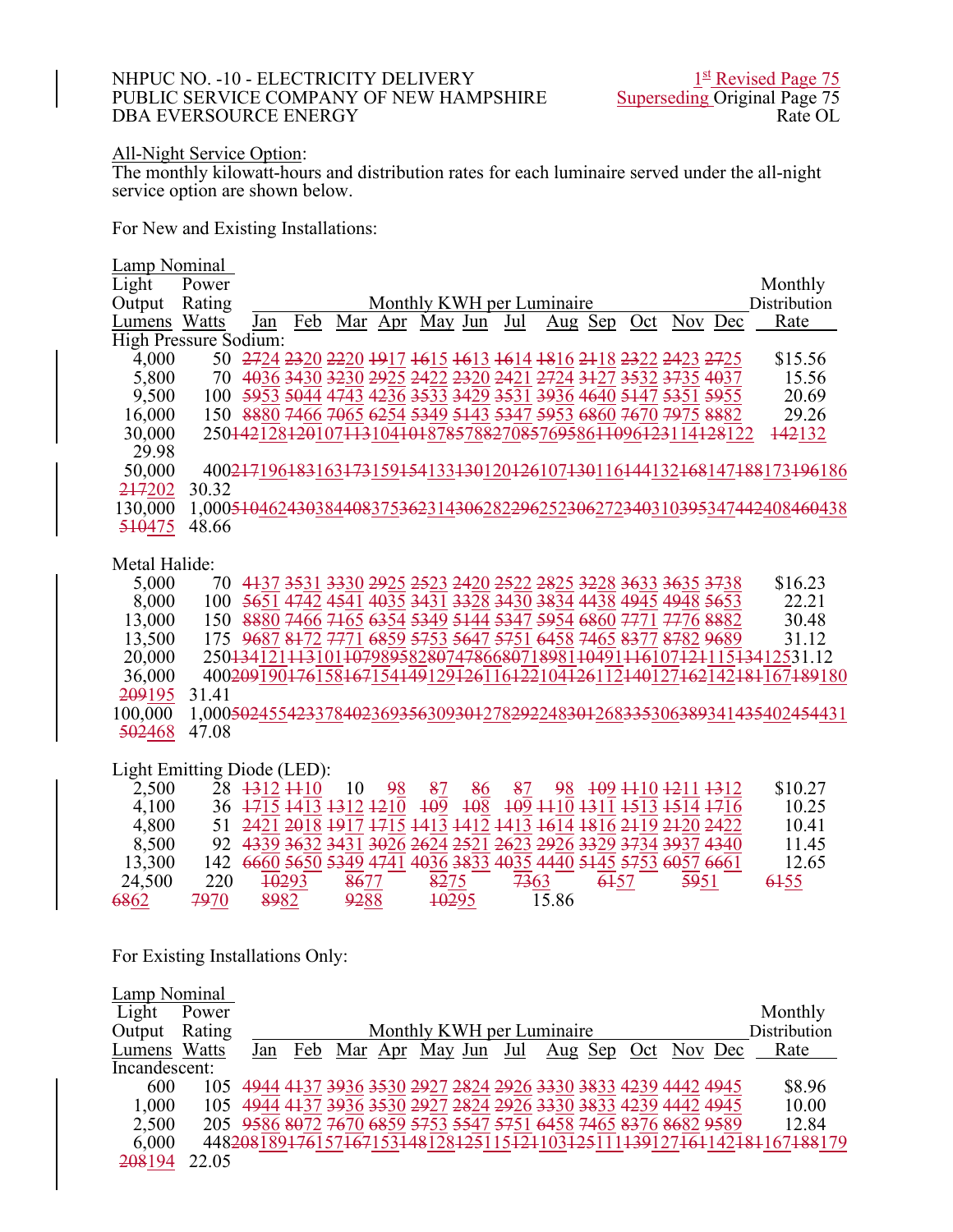| Issued:    | February 4June 1, 2021             | Issued by: | $\sqrt{s}$ Joseph A. Purington    |
|------------|------------------------------------|------------|-----------------------------------|
|            |                                    |            | Joseph A. Purington               |
|            |                                    |            |                                   |
| Effective: | <del>January A</del> ugust 1, 2021 | Title:     | President, NH Electric Operations |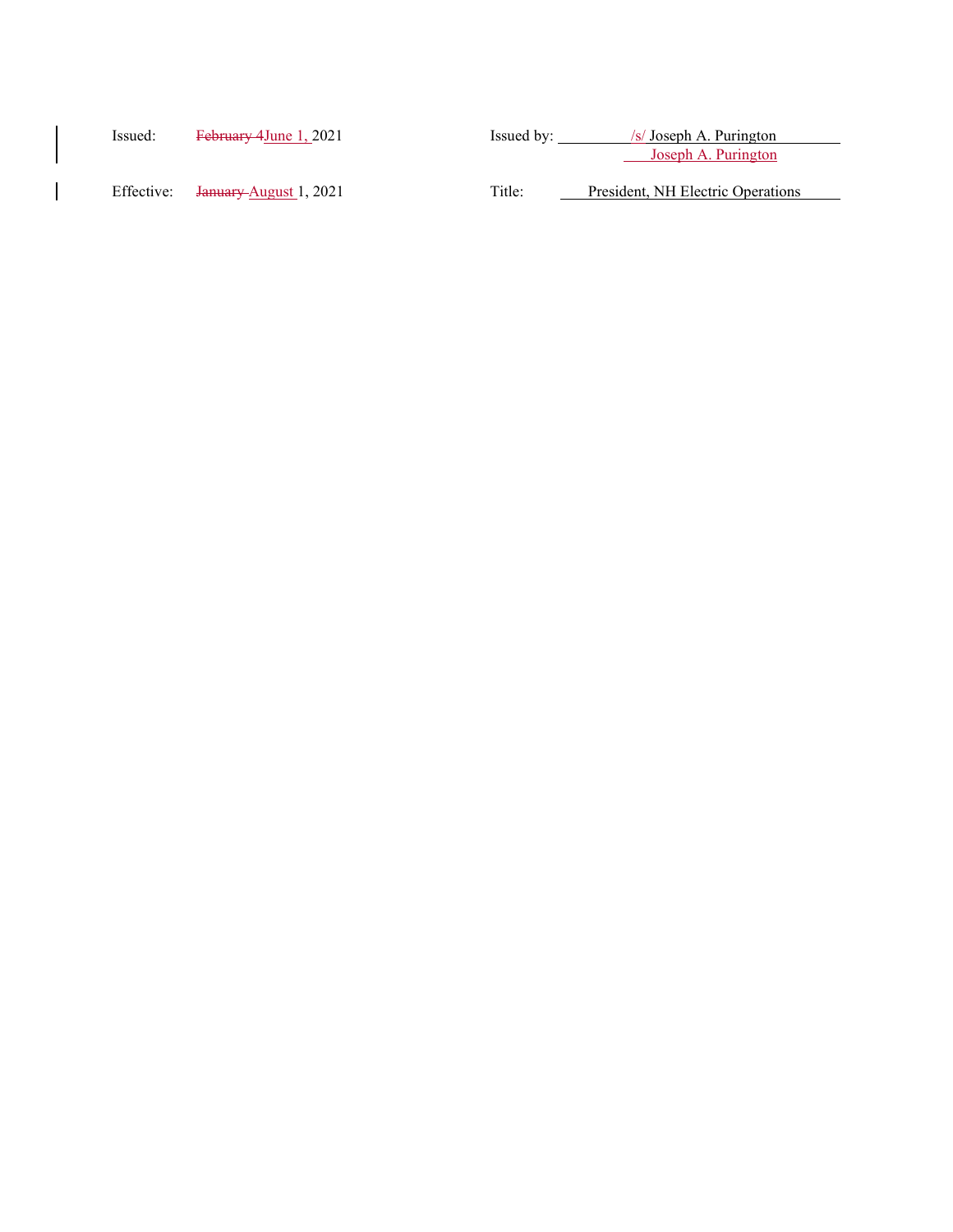#### NHPUC NO. -10 - ELECTRICITY DELIVERY<br>PUBLIC SERVICE COMPANY OF NEW HAMPSHIRE Superseding Original Page 76 PUBLIC SERVICE COMPANY OF NEW HAMPSHIRE Superseding Original Page 76<br>DBA EVERSOURCE ENERGY DBA EVERSOURCE ENERGY

Lamp Nominal Light Power Monthly Output Rating <u>Jan Feb Mar Apr May Jun Jul Aug Sep Oct Nov Dec</u> Rate Jan Feb Mar Apr May Jun Jul Aug Sep Oct Nov Dec Rate Mercury:<br> $3,500$ 3,500 100 5449 4641 4440 3934 3330 3227 3329 336 4237 4744 4947 5451 \$13.72<br>7,000 175 9586 8072 7670 6859 5753 5547 5751 6458 7465 8376 8682 9589 16.51  $7,000$  175  $95\overline{86}$   $80\overline{72}$   $74\overline{70}$   $68\overline{59}$   $57\overline{53}$   $55\overline{47}$   $57\overline{51}$   $64\overline{58}$   $74\overline{65}$   $83\overline{76}$   $86\overline{82}$   $95\overline{89}$  16.51<br>11,000 250<del>136</del>123114102<del>109</del>100968481757967817291831059211 250<del>136</del>1231141021091009684817579678172918310592118109123117 136126  $20.41$ <br>15,000 400 211 191 178 159 169 155 149 130 126 116 122 104 126 112 140 128 163 143 183 168 190181211196 23.35<br>20,000 400211191 20,000 400211191178159169155149130126116122104126112140128163143183168 190181211196 25.21 56,000 1,000455503379424370403309357278302249292268302306335342390402436 432454468503 40.07

# Fluorescent:<br>20,000

20,000 3301531391152911239410985927689 892931021041912331329 1453 \$34.19 High Pressure Sodium in Existing Mercury Luminaires:

12,000 150 7684 6371 627 529 4650 429 4550 516 5765 6773 726 7884 21.40<br>34,200 360 17492 14562 14154 1836 1061 5951 1210 215 11728 1304 9154 66 16573 1799 2 360 1749214562141541183610615951121021511728130491546616573 27.39

The 15,000 Lumen Mercury fixture is fitted with a 20,000 lumen lamp. The 600 Lumen Incandescent fixture is fitted with a 1,000 lumen lamp.

#### Midnight Service Option:

The monthly kilowatt-hours and distribution rates for each luminaire served under the midnight service option are shown below.

| Lamp Nominal          |                                                                |                                                           |     |                |                  |                         |          |      |                                                             |          |     |                   |                    |                                                                         |
|-----------------------|----------------------------------------------------------------|-----------------------------------------------------------|-----|----------------|------------------|-------------------------|----------|------|-------------------------------------------------------------|----------|-----|-------------------|--------------------|-------------------------------------------------------------------------|
| Light                 | Power                                                          |                                                           |     |                |                  |                         |          |      |                                                             |          |     |                   |                    | Monthly                                                                 |
| Output                | Rating                                                         |                                                           |     |                |                  |                         |          |      | Monthly KWH per Luminaire                                   |          |     |                   |                    | Distribution                                                            |
| Lumens                | Watts                                                          | Jan                                                       | Feb |                |                  | Mar Apr May Jun Jul     |          |      | Aug Sep                                                     |          | Oct |                   | Nov Dec            | Rate                                                                    |
| High Pressure Sodium: |                                                                |                                                           |     |                |                  |                         |          |      |                                                             |          |     |                   |                    |                                                                         |
| 4,000                 | 50                                                             | $\frac{1412}{110}$                                        |     | 9              | $\overline{407}$ | 76                      | 65       | 6    | 7                                                           |          |     | 98 4410 4312 4413 |                    | \$15.56                                                                 |
| 5,800                 | 70                                                             | 2018 1615                                                 |     |                | $13 + 510$       | #9                      | 98       |      | 98 1110 1312 1615 2019 2120                                 |          |     |                   |                    | 15.56                                                                   |
| 9,500                 | 100                                                            |                                                           |     |                |                  |                         |          |      | 3027 2322 2019 2115 1613 1312 1412 1615 1918 2422 2827 3129 |          |     |                   |                    | 20.69                                                                   |
| 16,000                | 150                                                            |                                                           |     |                |                  |                         |          |      | 4440 3433 2928 3123 2420 2017 2118 2422 2826 3532 4240 4743 |          |     |                   |                    | 29.26                                                                   |
| 30,000                | 250                                                            |                                                           |     |                |                  |                         |          |      | 7165 5654 4746 5137 3832 3228 3330 3836 4642 5752 6966 7669 |          |     |                   |                    | 29.98                                                                   |
| 50,000                |                                                                | 400109100858272707756585049435145585470648779105100116106 |     |                |                  |                         |          |      |                                                             |          |     |                   |                    | 30.32                                                                   |
| 130,000               |                                                                |                                                           |     |                |                  |                         |          |      |                                                             |          |     |                   |                    | 1,000255234200192170165181132136116115100106119127136151165186204235246 |
| 248 <del>272</del>    | 48.66                                                          |                                                           |     |                |                  |                         |          |      |                                                             |          |     |                   |                    |                                                                         |
| Metal Halide:         |                                                                |                                                           |     |                |                  |                         |          |      |                                                             |          |     |                   |                    |                                                                         |
| 5,000                 | 70                                                             | 1920                                                      |     | 16 13 14 11 15 |                  | $9 + 1$                 | 89       |      | 940 1044 1243 1547 1920 2022                                |          |     |                   |                    | \$16.23                                                                 |
| 8,000                 | 100                                                            | 268                                                       | 212 | 189 1520       |                  | 135                     | 113      | 123  | 145                                                         | 178      | 213 |                   | 267 2730           | 22.21                                                                   |
| 13,000                | 150                                                            | 414                                                       |     |                |                  | 334 2930 2331 2024 1720 |          | 1824 | 224                                                         | 268      | 326 | 413               | 437                | 30.48                                                                   |
| 13,500                | 175                                                            | 448                                                       | 368 |                | 312 2534         |                         | 225 1922 | 202  |                                                             | 246 2831 | 358 |                   | 4474754            | 31.12                                                                   |
| 20,000                | 250                                                            | 617                                                       | 502 |                | 435 3548         |                         |          |      | 316 2630 2831 3336 4043 4954 6265 6571                      |          |     |                   |                    | 31.12                                                                   |
| 36,000                |                                                                | 400 96 104 798 2 6770 5474 4856 417                       |     |                |                  |                         |          | 449  | 526                                                         |          |     |                   | 628 76849610110211 | 31.41                                                                   |
| 100,000               | 1,000230541899616271307811434984441054712534162149184201243231 |                                                           |     |                |                  |                         |          |      |                                                             |          |     |                   |                    | 268244                                                                  |
| 47.08                 |                                                                |                                                           |     |                |                  |                         |          |      |                                                             |          |     |                   |                    |                                                                         |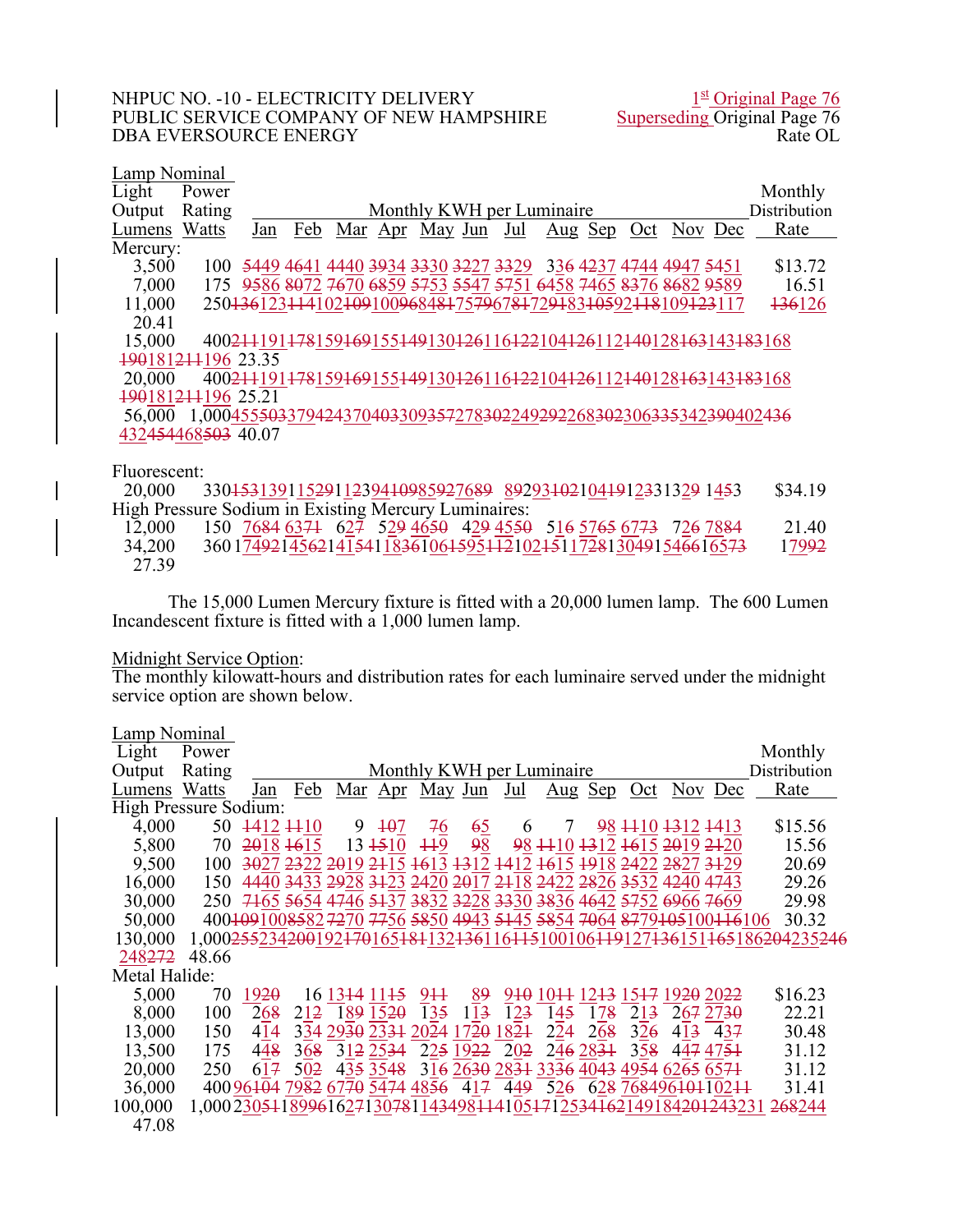| Issued: | December $23$ June 1, 2021 $\theta$          | Issued by: | $\sqrt{s}$ Joseph A. Purington    |
|---------|----------------------------------------------|------------|-----------------------------------|
|         |                                              |            | Joseph A. Purington               |
|         |                                              |            |                                   |
|         | Effective: <del>January August</del> 1, 2021 | Title:     | President, NH Electric Operations |

 $\mathbf{I}$ 

 $\overline{\phantom{a}}$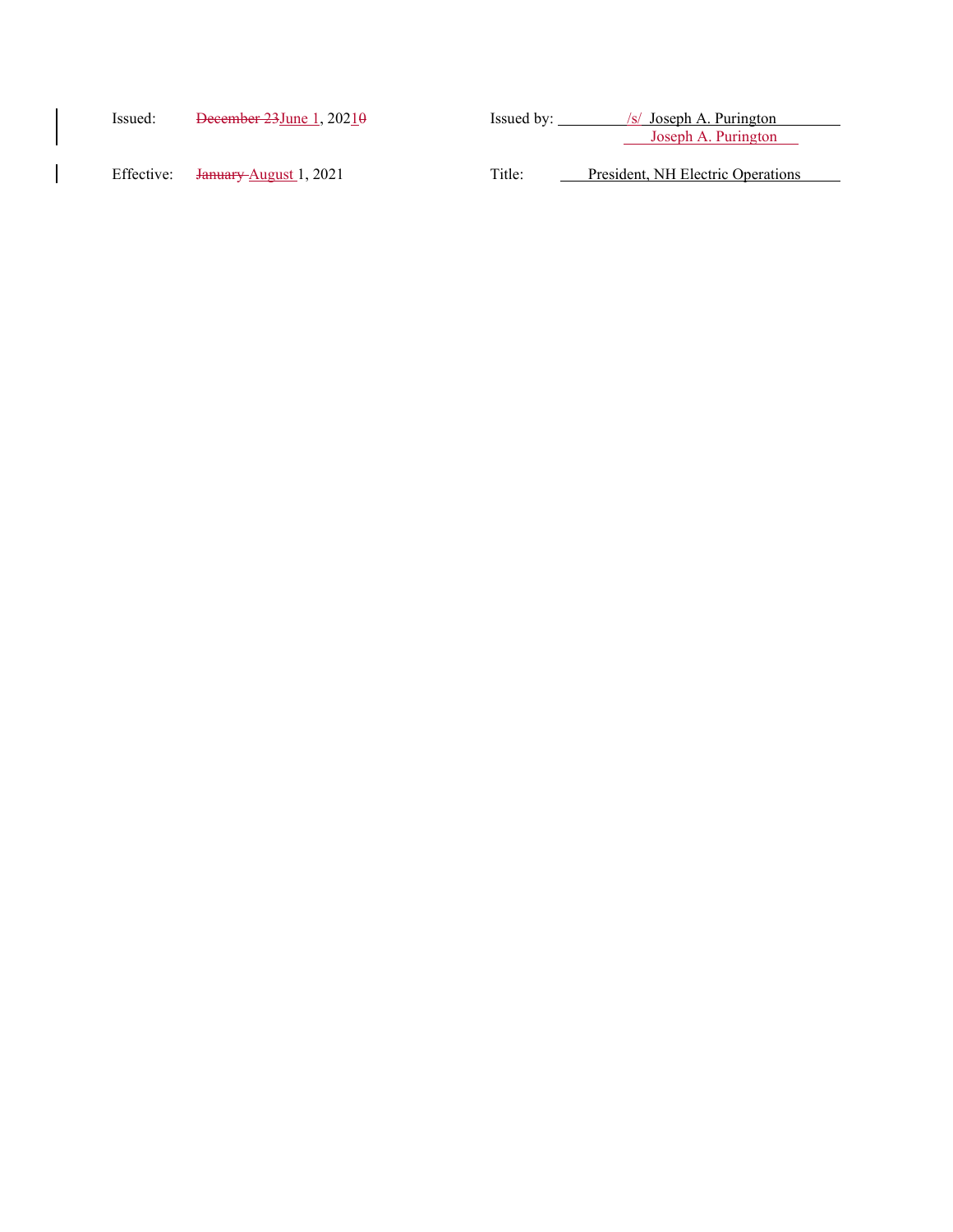NHPUC NO. -10 - ELECTRICITY DELIVERY<br>
PUBLIC SERVICE COMPANY OF NEW HAMPSHIRE Superseding Original Page 77 PUBLIC SERVICE COMPANY OF NEW HAMPSHIRE DBA EVERSOURCE ENERGY Rate OL

| Lamp Nominal                |        |                 |                                           |           |                      |     |                 |                 |                |     |               |                     |                 |         |
|-----------------------------|--------|-----------------|-------------------------------------------|-----------|----------------------|-----|-----------------|-----------------|----------------|-----|---------------|---------------------|-----------------|---------|
| Light                       | Power  |                 |                                           |           |                      |     |                 |                 |                |     |               |                     |                 | Monthly |
| Output                      | Rating |                 | Monthly KWH per Luminaire<br>Distribution |           |                      |     |                 |                 |                |     |               |                     |                 |         |
| Lumens                      | Watts  | Jan             | Feb                                       |           | Mar Apr May Jun Jul  |     |                 |                 |                |     |               | Aug Sep Oct Nov Dec |                 | Rate    |
| Light Emitting Diode (LED): |        |                 |                                           |           |                      |     |                 |                 |                |     |               |                     |                 |         |
| 2,500                       | 28     | 67              |                                           | 4         | 35                   | 3   |                 |                 | 3              | 4   |               | 6                   | 67              | \$10.27 |
| 4,100                       | 36     | 8               | 67                                        | <u>56</u> | $\overline{46}$      | 4   | 34              | <u>34</u>       | $\overline{4}$ |     | 67            | 8                   | 89              | 10.25   |
| 4,800                       | 51     | 112             | 9                                         | 8         | 68                   | 56  | 5               | 56              | 6              | 78  | 9             |                     | 12 <sup>3</sup> | 10.41   |
| 8,500                       | 92     | 204             | 167                                       | 14        | 115                  | 104 | 840             | 9 <sub>10</sub> | 11             | 134 | 167           | 204                 | 213             | 11.45   |
| 13,300                      | 142    | 30 <sup>3</sup> | 256                                       |           | 212 1723             | 158 | 135             | 145             | 168            | 204 | 246           | 302                 | 325             | 12.65   |
| 24,500                      | 220    | 4754 3940       |                                           |           | 334 26 <del>36</del> | 237 | 20 <sup>3</sup> | 214             | 267            |     | 303 3744 4750 |                     | 50 <sub>5</sub> | 15.86   |

## MODIFICATION OF SERVICE OPTION

Municipal and state roadway lighting Customers may request a modification of service from the all-night service option to the midnight service option during the calendar months of January and February of each year, otherwise known as the open enrollment period. Requests received from municipal and state roadway lighting Customers after the open enrollment period shall be implemented during the subsequent open enrollment period, unless the Company determines that it is feasible and practicable to implement the request prior to the subsequent enrollment period. All other Customers may request a modification of service from the all-night service option to the midnight service option at any time. Customers requesting a modification of service from the all-night service option to the midnight service option are responsible to pay to the Company the installed cost of any additional equipment required to provide service under the midnight service option. The installed cost includes the cost of the additional equipment, labor, vehicles and overheads. The Customer is responsible to pay such costs prior to the installation of the equipment. If such a request is made concurrent with the Company's existing schedule for lamp replacement and maintenance, the Customer is responsible to pay to the Company the cost of any additional equipment required, including overheads. The Customer is responsible to pay such costs prior to the installation of the equipment.

Customers requesting a modification of service from the midnight service option to the all-night service option are responsible to pay to the Company the installation cost of the equipment required to provide service under the all-night service option. The installation cost includes the cost of labor, vehicles and overheads. The Customer is responsible to pay such costs prior to the installation of the equipment. If such a request is made concurrent with the Company's existing schedule for lamp replacement and maintenance, no additional costs are required to modify service from the midnight service option to the all-night service option.

The Company will utilize fixed price estimates per luminaire for the installed cost, the additional equipment cost and the equipment installation cost and will update the fixed price estimates per luminaire each year based upon current costs. In the event traffic control is required during a modification of service option or for equipment repair, the Customer is responsible to coordinate and to provide traffic control and to pay all costs associated with traffic control. In the event the Customer is a residential or General Delivery Service Rate G Customer, the Company may coordinate and provide traffic control on the Customer's behalf and the Customer shall reimburse the Company for all costs associated with the traffic control provided by the Company. The scheduling of work associated with the modification of a service option will be made at the Company's discretion with consideration given to minimizing travel and set-up time.

| Issued: | December 23 June 1, 20210                    | Issued by: | $\sqrt{s}$ Joseph A. Purington    |
|---------|----------------------------------------------|------------|-----------------------------------|
|         |                                              |            | Joseph A. Purington               |
|         | Effective: <del>January August</del> 1, 2021 | Title:     | President, NH Electric Operations |
|         |                                              |            |                                   |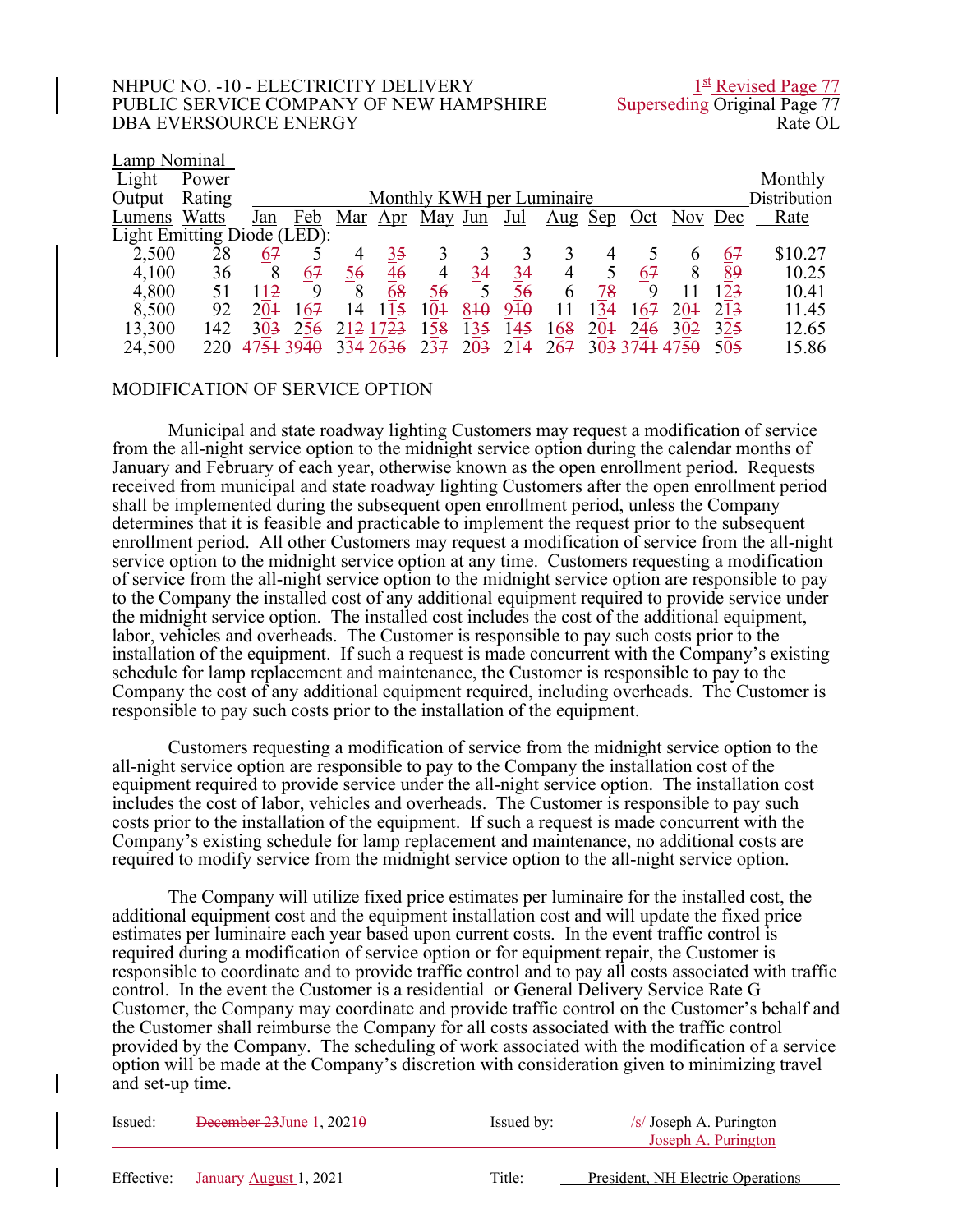#### NHPUC NO. -10 - ELECTRICITY DELIVERY<br>PUBLIC SERVICE COMPANY OF NEW HAMPSHIRE Superseding Original Page 78 PUBLIC SERVICE COMPANY OF NEW HAMPSHIRE Superseding Original Page 78<br>DBA EVERSOURCE ENERGY Rate OL DBA EVERSOURCE ENERGY

## LEAP YEAR ADJUSTMENT TO ENERGY

During any leap year, the energy (kilowatt-hour) usage during the month of February for all fixtures shall be increased by 3.6 4 percent for the purpose of determining total energy charges under this rate.

## CONTRACT TERM

The contract term for outdoor area lighting shall be for not less than one year.

#### MAINTENANCE

The Company shall exercise reasonable diligence to ensure that all street and highway lamps are burning and shall make replacements promptly when notified of outages. Lamp replacement, maintenance and cleaning of street and highway lighting fixtures will normally be performed on a periodic basis in accordance with generally accepted utility practices and consistent with any manufacturer's recommendations. Lamp replacement and maintenance of outdoor area lighting will be performed as soon as possible following notification by the Customer of the need for such service, but the Company shall not be required to perform any such replacement or maintenance except during regular working hours.

## NEW INSTALLATIONS, EXTENSIONS AND REPLACEMENTS

New installations, extensions and replacements using overhead wiring, a standard fixture, an all-night service option photocell and located upon existing poles of the Company, shall be made at the expense of the Company.

Except for the excess costs of underground facilities to be apportioned as set forth in the provisions for underground electric distribution facilities specified in the Company's "Information and Requirements for Electric Supply", any costs incurred in connection with new installations, extensions and replacements which exceed the costs of a standard outdoor lighting fixture equipped with an all-night service option photocell located on existing poles with overhead wiring shall be borne by the Customer. Such excess costs shall be paid as a lump sum prior to the installation of the equipment.

In the case of new installations, extensions and replacements which make use of underground conductors for supply and distribution and/or of standards or poles employed exclusively for lighting purposes, the Company reserves the right to require the Customer to furnish, own, and maintain such underground supply and distribution facilities and/or the standards or poles.

| Issued: | December 23 June 1, 20210                    | Issued by: | $\sqrt{s}$ Joseph A. Purington    |
|---------|----------------------------------------------|------------|-----------------------------------|
|         |                                              |            | Joseph A. Purington               |
|         | Effective: <del>January August</del> 1, 2021 | Title:     | President, NH Electric Operations |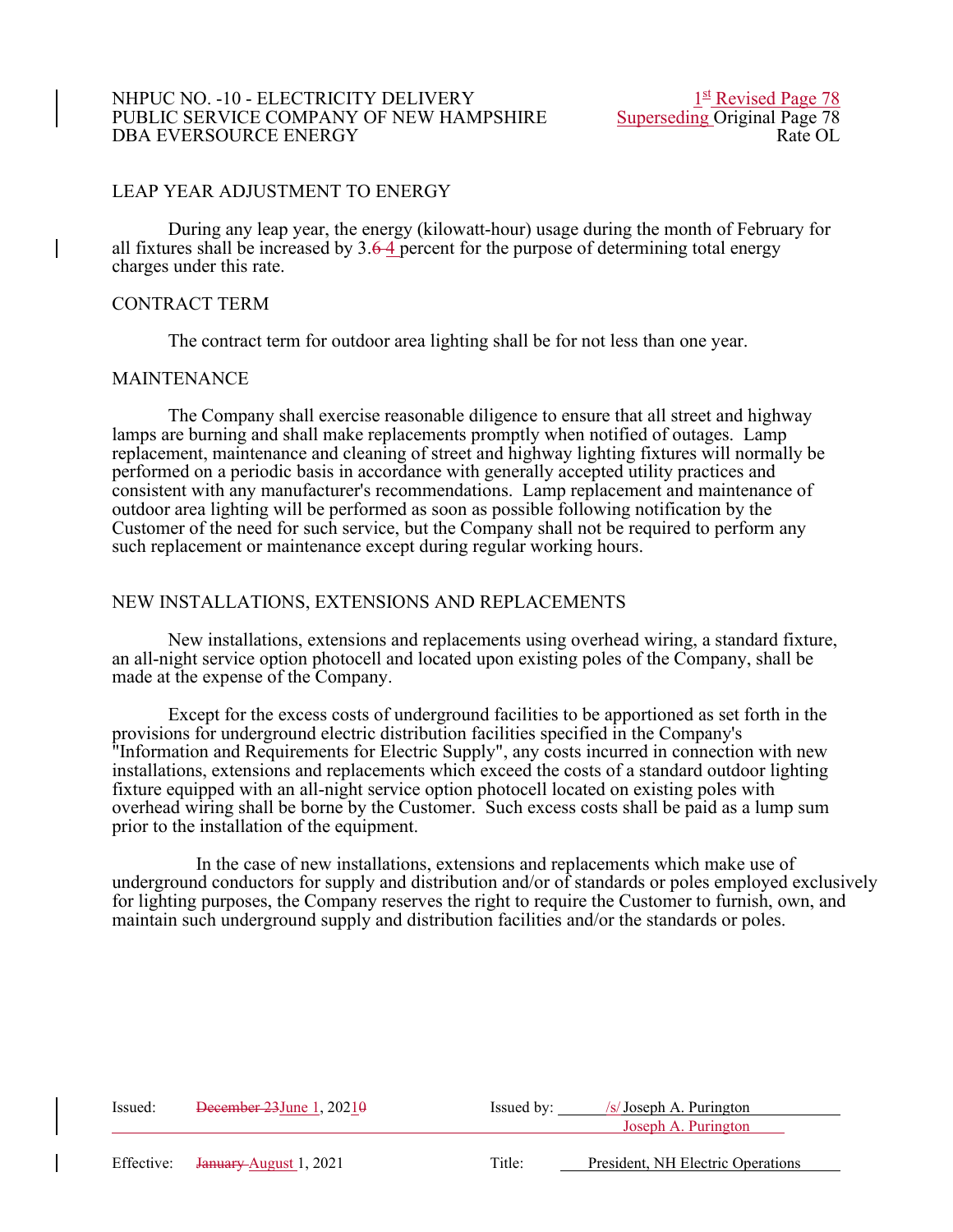### NHPUC NO. -10 - ELECTRICITY DELIVERY<br>PUBLIC SERVICE COMPANY OF NEW HAMPSHIRE Superseding Original Page 80 PUBLIC SERVICE COMPANY OF NEW HAMPSHIRE Superseding Original Page 80<br>DBA EVERSOURCE ENERGY Rate EOL DBA EVERSOURCE ENERGY

## ENERGY EFFICIENT OUTDOOR LIGHTING DELIVERY SERVICE RATE EOL

## AVAILABILITY

Subject to the Terms and Conditions of the Tariff of which it is a part, this unmetered rate is available to any federal, state, county, municipal or other governmental unit, or department or agency of the government. Service under this rate is for delivery and maintenance of street and area lighting service to fixtures utilizing high pressure sodium, metal halide, light emitting diode ("LED") or other energy efficient technology accepted by the Company, for which the Customer has paid the installed cost of fixtures and brackets. It is available at the Customer's option to those Customers who sign a Service Agreement to receive all of their street and area lighting service requirements under Rate EOL where feasible.

Customers choosing to convert from service under Outdoor Lighting Delivery Service Rate OL to service under Rate EOL must:

 (a) contribute to the Company the remaining unexpired life of currently installed high pressure sodium and metal halide fixtures and brackets which the Customer wishes to remain in service on the date that service under this rate is initiated;

(b) contribute to the Company the cost of removal and remaining unexpired life of any street and area lighting fixtures and brackets as of the date that such fixtures are removed and replaced with energy efficient lighting technology in accordance with this Rate Schedule;

(c) pay the Company the installed cost for all new high pressure sodium and metal halide fixtures and brackets placed into service under this rate, and;

(d) furnish any fixtures utilizing other lighting technologies accepted by the Company, and pay either the Company or a private line contractor, as described under the "Additional Requirements" section below, for the installation of these fixtures.

The Company will perform all maintenance of lighting fixtures under this rate. The Company will hold title to all fixtures during the time they are installed.

All-night outdoor lighting service on an annual basis totaling approximately 4,3453,937 hours of operation per year and midnight outdoor lighting service on an annual basis totaling approximately 2,0051,816 hours of operation per year shall be provided for under this rate.

## LIMITATIONS ON AVAILABILITY

The availability of this rate to any Customer is contingent upon the availability to the Company of personnel and/or other resources necessary to perform the conversion of existing fixtures in accordance with the time schedule specified in the Service Agreement.

| Issued: | December 23 June 1, 2020-2021                | Issued by: | $/s$ Joseph A. Purington          |
|---------|----------------------------------------------|------------|-----------------------------------|
|         |                                              |            | Joseph A. Purington               |
|         |                                              |            |                                   |
|         | Effective: <del>January August</del> 1, 2021 | Title:     | President, NH Electric Operations |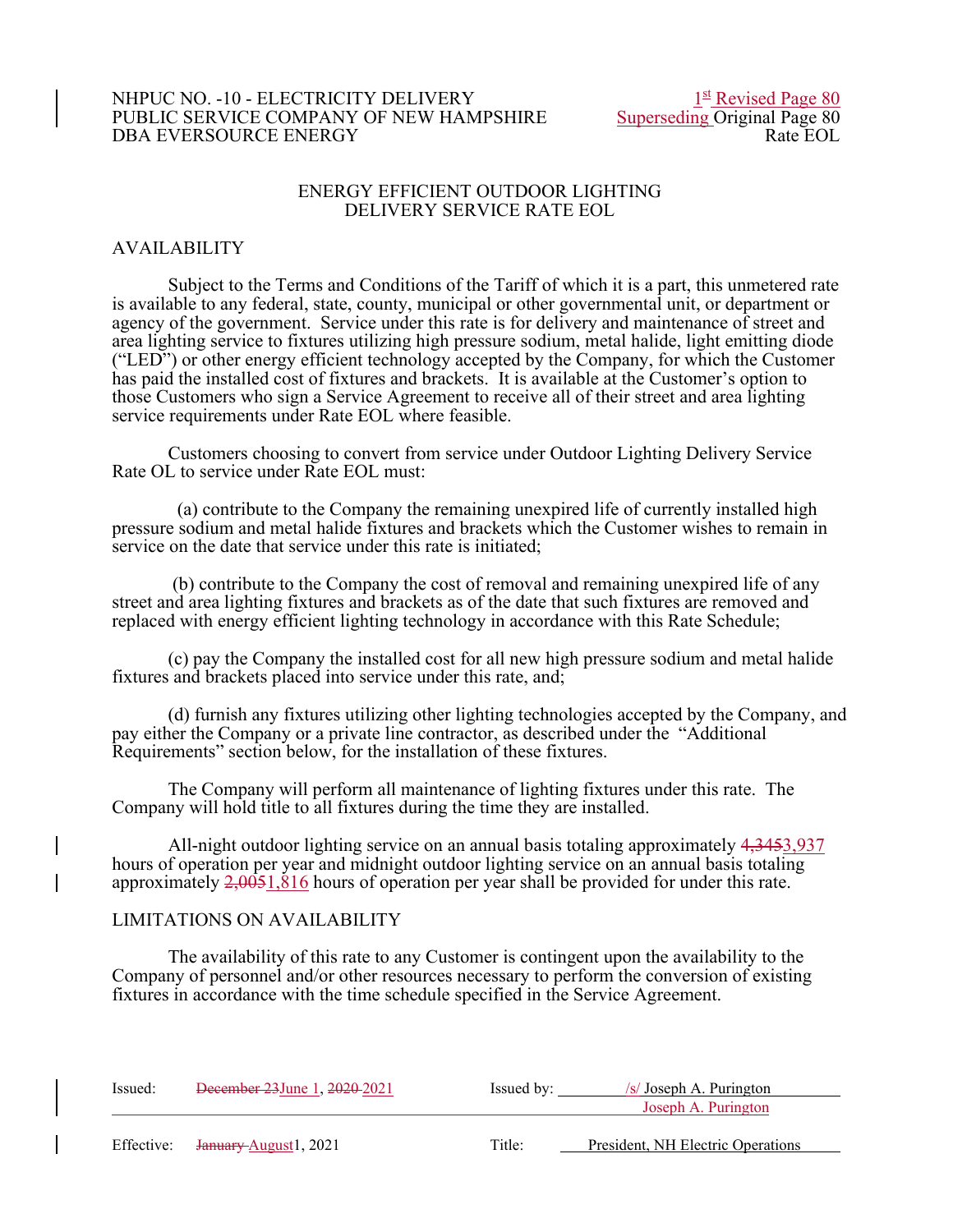#### NHPUC NO. -10 - ELECTRICITY DELIVERY<br>PUBLIC SERVICE COMPANY OF NEW HAMPSHIRE Superseding Original Page 82 PUBLIC SERVICE COMPANY OF NEW HAMPSHIRE Superseding Original Page 82<br>DBA EVERSOURCE ENERGY Rate EOL DBA EVERSOURCE ENERGY

which are billed in conjunction with service rendered under a metered Rate Schedule, the kilowatt-<br>hours used for billing purposes shall be the amount specified for the calendar month in which the later meter read date occurred for service rendered under the metered Rate Schedule.

## All-Night Service Option:

The monthly kilowatt-hours and distribution rates for each fixture served under the all-night service option are shown below.

| Lamp Nominal                                                                                                    |              |        |
|-----------------------------------------------------------------------------------------------------------------|--------------|--------|
| Light<br>Power                                                                                                  | Monthly      |        |
| Monthly KWH per Fixture<br>Rating<br>Output                                                                     | Distribution |        |
| Watts<br>Feb Mar Apr May Jun<br>Aug Sep Oct<br>Jan<br>Nov Dec<br>Lumens<br>Jul                                  | Rate         |        |
| High Pressure Sodium:                                                                                           |              |        |
| 4,000<br>20 <sup>3</sup><br>202<br>136<br>146<br>168 1824<br>50<br>247<br>179<br>156<br>223<br>234<br>257       | \$6.34       |        |
| 3640<br>$2\bar{5}9$<br>224<br>247 2731<br>304<br>302<br>20 <sup>3</sup><br>214<br>325<br>5,800<br>70<br>3573740 | 6.65         |        |
| $33529\overline{3}4$<br>539 4450<br>437 3642<br>315<br>369 406 4751<br>9,500<br>513 559<br>100                  | 7.07         |        |
| 16,000<br>808 6674 6570 5462 4953 4351 4753<br>608 706<br>539<br>828<br>150<br>759                              | 7.73         |        |
| 2501284210720104138710178857082768586959611011412312281342<br>30,000                                            | 8.96         |        |
| 4001962171683159731335412030107261163013244147681738818696<br>50,000                                            | 20247        | 10.66  |
| 1,00046251038443037540831436228230625229627230631403479540842<br>130,000                                        | 43860        | 475510 |
| 17.33                                                                                                           |              |        |
| Metal Halide:                                                                                                   |              |        |
| 258 2832<br>5,000<br>259<br>235<br>204<br>225<br>3744<br>315<br>30 <sup>3</sup><br>336<br>3573844<br>70         | \$6.67       |        |
| 4153540<br>314 28 33<br>427<br>304<br>348 3844<br>459 4851<br>8,000<br>100<br>536<br>516                        | 7.01         |        |
| 808 6674 6571 6354 4953 4451 4753<br>13,000<br>549 608<br>717 7680<br>828<br>150                                | 7.74         |        |
| 717 59 <del>68</del><br>5374756<br>517 5864 6574 7783<br>13,500<br>8796 7281<br>827 8996<br>175                 | 7.91         |        |
| 25012134101439840782957480 6678 7180 81991404107461152412534<br>20,000                                          | 8.78         |        |
| 4001902091587615467129491162610422112261274014262167811809<br>36,000                                            | 195209       |        |
| 10.49                                                                                                           |              |        |
| 100,000<br>1,00045550237842336940230935627830124892268301306353418940235                                        | 43154        |        |
| 17.15<br>468502                                                                                                 |              |        |

LED's and other technologies accepted by the Company:

|                            | Per     | Per                |
|----------------------------|---------|--------------------|
|                            | Fixture | <u>Watt</u>        |
| Monthly Distribution Rates |         | $$3.24$ $$0.01058$ |

Monthly KWH per Fixture will be calculated to the nearest whole (1.0) KWH as follows: Total Fixture Wattage divided by 1,000 times the monthly hours of operation below

| Monthly Hours of Operation |     |                                    |                                                 |                 |            |                                     |                     |            |                                   |        |       |  |
|----------------------------|-----|------------------------------------|-------------------------------------------------|-----------------|------------|-------------------------------------|---------------------|------------|-----------------------------------|--------|-------|--|
| <u>Jan</u>                 | Feb | Mar                                | <u>Apr</u>                                      | $\frac{May}{4}$ | <u>Jun</u> | <u>Jul</u>                          | $\Delta$ ug         | <b>Sep</b> | Oct                               | Nov    | Dec   |  |
| 42165                      |     | 35092 34272                        | 286 <del>330</del> 257 <del>79</del> 2370 24879 |                 |            |                                     | 283310 31660 372403 |            |                                   | 399420 | 43365 |  |
|                            |     |                                    |                                                 |                 |            |                                     |                     |            |                                   |        |       |  |
| Issued:                    |     | December $23$ June 1, $2021\theta$ |                                                 |                 |            | Issued by: $\overline{\phantom{a}}$ |                     |            | $\sqrt{s}$ Joseph A. Purington    |        |       |  |
|                            |     |                                    |                                                 |                 |            |                                     |                     |            | Joseph A. Purington               |        |       |  |
| Effective:                 |     | August <del>January</del> 1, 2021  |                                                 |                 | Title:     |                                     |                     |            | President, NH Electric Operations |        |       |  |